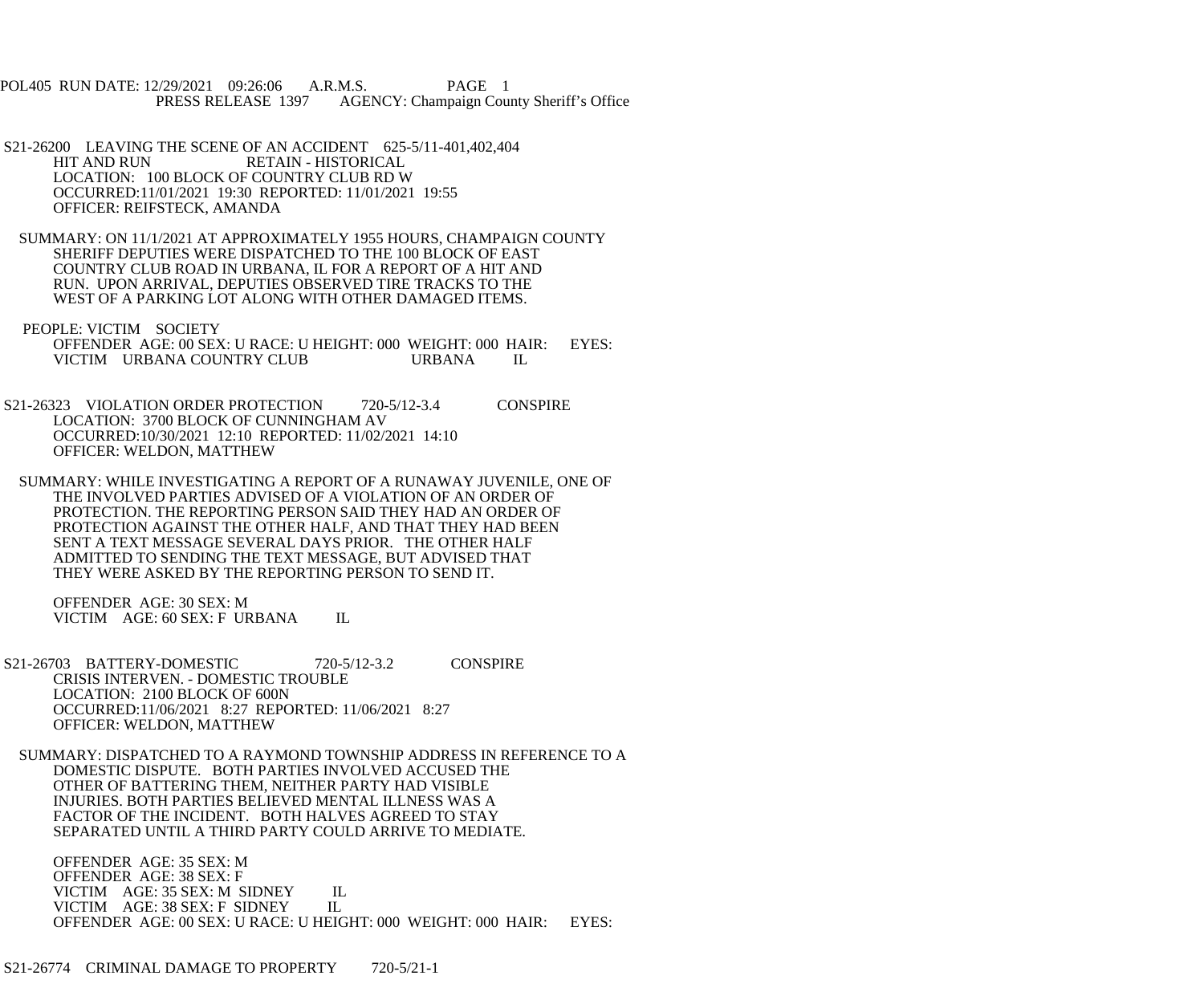POL405 RUN DATE: 12/29/2021 09:26:06 A.R.M.S. PAGE 2 PRESS RELEASE 1397 AGENCY: Champaign County Sheriff's Office TRESPASS TO LAND/REAL PROPERTY 720-5/21-3 LOCATION: 1500 BLOCK OF KINGSWAY OCCURRED:11/06/2021 22:00 REPORTED: 11/07/2021 11:55 OFFICER: REIFSTECK, JONATHAN

 SUMMARY: THE SUSPECT(S) DAMAGED TWO WINDOWS ON AN ABANDONED RESIDENCE THAT WAS IN THE PROCESS OF BEING RENOVATED. THE SUSPECT(S) LATER RETURNED AND ENTERED THE ABANDONED RESIDENCE WITHOUT AUTHORITY/PERMISSION. IT IS BELIEVED THE SUSPECT(S) WERE SMOKING CANNABIS INSIDE THE ABANDONED RESIDENCE. THERE IS LIMITED SUSPECT INFORMATION.

PROPERTY: DAMAGED 2 WINDOW

NONE NONE (USE "1")

 OFFENDER AGE: 00 SEX: M RACE: B HEIGHT: 000 WEIGHT: 000 HAIR: EYES: VICTIM AGE: 43 SEX: M CHAMPAIGN IL

S21-26834 CRIMINAL DAMAGE TO PROPERTY 720-5/21-1 LOCATION: 1500 BLOCK OF KINGSWAY OCCURRED:11/08/2021 0:24 REPORTED: 11/08/2021 0:25 OFFICER: PING, JOEL

 SUMMARY: ON NOVEMBER 8, 2021, CHAMPAIGN COUNTY SHERIFF'S DEPUTIES RESPONDED TO AN ADDRESS IN HENSLEY TOWNSHIP FOR REPORT OF A POSSIBLE BURGLARY IN PROGRESS. THE REPORTING PERSON ADVISED METCAD THAT THEY OBSERVED A GROUP OF SUBJECTS ATTEMPTING TO KICK OPEN A DOOR TO A RESIDENCE. UPON ARRIVAL, DEPUTIES SPOKE WITH THE REPORTING PERSON AND LEARNED THAT NO ENTRY WAS MADE INTO THE RESIDENCE. THE AREA WAS CHECKED AND NO SUSPECTS WERE LOCATED. NOTHING FURTHER TO REPORT.

PROPERTY: DAMAGED 1 DOOR / FRAME

 OFFENDER AGE: 00 SEX: M RACE: B HEIGHT: 000 WEIGHT: 000 HAIR: EYES: VICTIM AGE: 43 SEX: M CHAMPAIGN IL

S21-27020 THEFT-IDENTITY 720-5/16-30(A) LOCATION: 900 BLOCK OF 1800E OCCURRED:10/01/2021 0:01 REPORTED: 11/09/2021 21:03 OFFICER: CARLSON,CHRISTOPHER T

 SUMMARY: ON 11/09/2021 A CHAMPAIGN COUNTY SHERIFF'S DEPUTIES WAS DISPATCHED TO SPEAK WITH A VICTIM OF IDENTITY THEFT. THE VICTIM STATED THAT AN UNKNOWN SUSPECT OPENED A BANK ACCOUNT ONLINE UTILIZING THEIR SOCIAL SECURITY NUMBER. THE VICTIM REQUESTED A POLICE REPORT TO GET THE ACCOUNT CANCELLED.

PEOPLE: VICTIM AGE: 45 SEX: F SIDNEY IL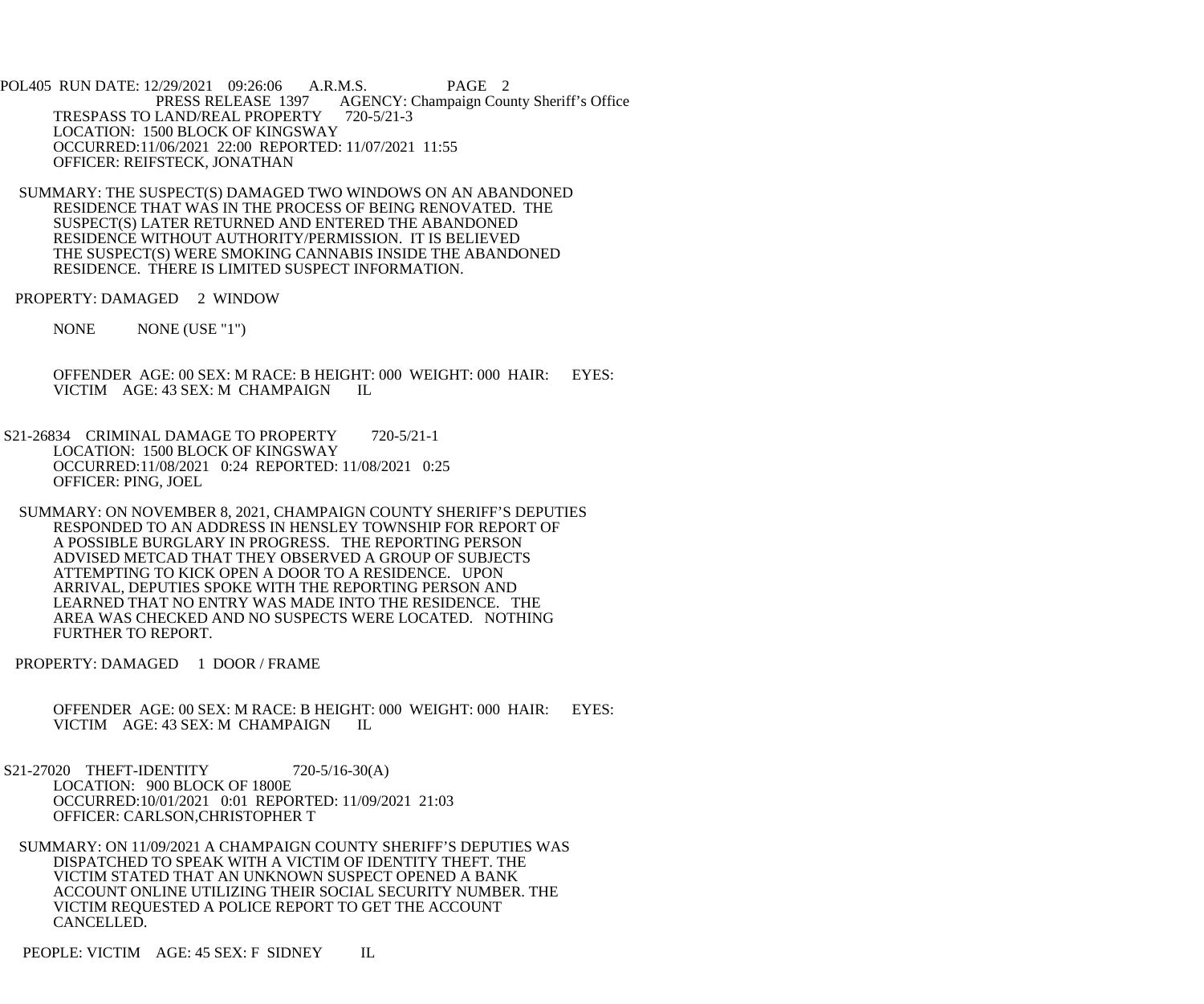POL405 RUN DATE: 12/29/2021 09:26:06 A.R.M.S. PAGE 3<br>PRESS RELEASE 1397 AGENCY: Champaign Cou AGENCY: Champaign County Sheriff's Office OFFENDER AGE: 00 SEX: U RACE: U HEIGHT: 000 WEIGHT: 000 HAIR: EYES:

- S21-27097 FOUND ARTICLES LOCATION: 2500 BLOCK OF PERKINS RD OCCURRED:11/10/2021 16:30 REPORTED: 11/10/2021 16:38 OFFICER: BEARCE, JAROD
- SUMMARY: ON WEDNESDAY, 11/10/2021 AT APPROXIMATELY 1640 HRS. CCSO DEPUTIES WERE DISPATCHED TO AN ADDRESS IN URBANA TOWNSHIP FOR A FOUND BICYCLE. THE BICYCLE WAS TAKEN TO CHAMPAIGN COUNTY IMPOUND FOR SAFEKEEPING.
- PEOPLE: VICTIM SOCIETY OFFENDER AGE: 00 SEX: U RACE: U HEIGHT: 000 WEIGHT: 000 HAIR: EYES:
- S21-28588 LEAVING SCENE INJURY ACCIDENT 625-5/11-401 FAILURE TO REDUCE SPEED 625-5/11-601A LOCATION: 100 BLOCK OF 1000E OCCURRED:11/30/2021 4:00 REPORTED: 11/30/2021 4:28 OFFICER: VERCLER, JEFF
- SUMMARY: DRIVER LOST CONTROL OF VEHICLE, STRIKING A SUPPORT PILLAR OF I-57. DRIVER AND PASSENGER LEFT THE SCENE AND DID NOT NOTIFY POLICE. FIRE AND POLICE RESPONDED LATER WHEN A PASSERBY FOUND THE CRASHED VEHICLE. THERE WERE OPEN BOTTLES OF ALCOHOL LOCATED IN THE VEHICLE. CONTACT WAS LATER MADE WITH THE DRIVER AND PASSENGER. AFTER BEING DISHONEST AT FIRST, THEY ADMITTED THAT THE MALE WAS DRIVING THE VEHICLE.

PEOPLE: VICTIM SOCIETY

- ARRESTS: BOWMAN NOAH AUSTIN AGE: 26 SEX: M 1203 E FLORIDA AVE #24B URBANA IL CHARGE: FAILURE TO REDUCE SPEED 625-5/11-601 FAILURE TO REDUCE SPEED CHARGE: FAILURE TO REDUCE SPEED 625-5/11-601 FAILURE TO REDUCE SPEED<br>AT: 1000E/150N BY: VERCLER. JEFF BY: VERCLER, JEFF
- S21-28727 THEFT-IDENTITY 720-5/16-30(A) LOCATION: 1600 BLOCK OF E MAGNOLIA AVE ST JOSEPH OCCURRED:10/25/2021 0:00 REPORTED: 12/01/2021 10:59 OFFICER: REIFSTECK, AMANDA
- SUMMARY: ON 12/1/21 AT APPROXIMATELY 1059 HOURS, CHAMPAIGN COUNTY SHERIFF DEPUTIES WERE DISPATCHED TO THE 1600 BLOCK OF MAGNOLIA AVE. IN ST. JOSEPH FOR A REPORT OF DECEPTIVE PRACTICES. DEPUTIES SPOKE WITH THE REPORTING PERSON WHO STATED SHE WAS NOTIFIED THAT TWO CHECKING ACCOUNTS HAVE BEEN OPENED IN HER NAME. THE REPORTING PERSON SUBMITTED ALL DOCUMENTATION TO DEPUTIES AND A REPORT WAS COMPLETED.

OFFENDER AGE: 00 SEX: U RACE: U HEIGHT: 000 WEIGHT: 000 HAIR: EYES: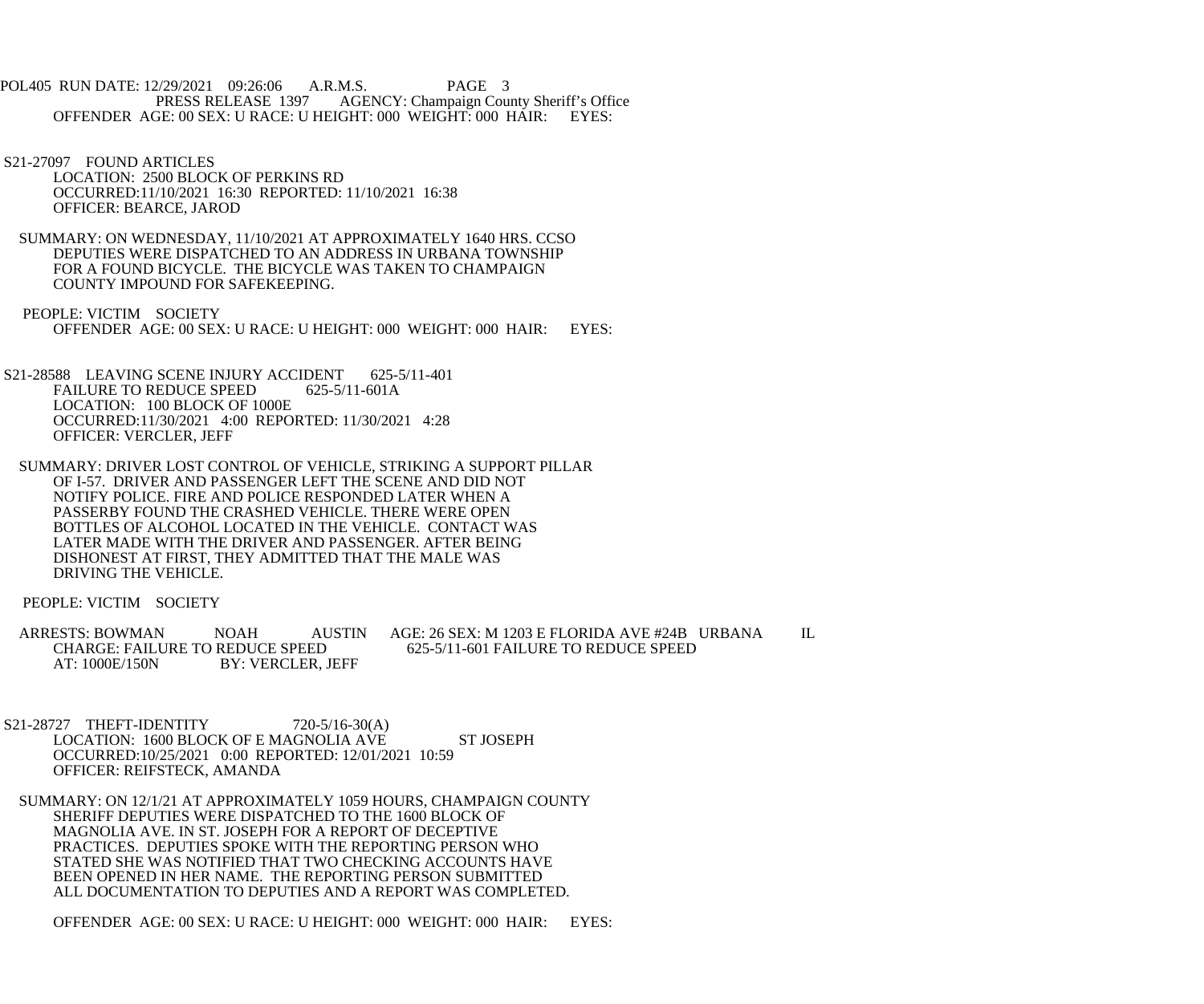POL405 RUN DATE: 12/29/2021 09:26:06 A.R.M.S. PAGE 4 PRESS RELEASE 1397 AGENCY: Champaign County Sheriff's Office VICTIM AGE: 66 SEX: F ST JOSEPH IL

- S21-28814 THEFT \$500 AND UNDER 720-5/16-1 LOCATION: 4900 BLOCK OF N MARKET ST CHAMPAIGN OCCURRED:12/02/2021 10:50 REPORTED: 12/02/2021 10:54 OFFICER: PRYOR, BILLY
- SUMMARY: THE R/P REPORTED THAT 2 BLACK MALES BEGAN ARGUING WITH HIM OVER SEEING THEIR IDENTIFICATION FOR THE PURCHASE OF A LIGHTER. AFTER THE ARGUMENT THE MALES TOOK ITEMS OUT OF THE STORE WITHOUT PAYING FOR THEM. THE SUSPECTS LEFT N/B ON I-57. NO SUSPECT INFORMATION.
- PROPERTY: STOLEN FOOD-OTHER/NON MEAT

OFFENDER AGE: 00 SEX: U RACE: U HEIGHT: 000 WEIGHT: 000 HAIR: EYES:<br>VEHICLE: COLOR: WHI/ 0000 MAKE: MODEL: BODY: VEHICLE: COLOR: WHI/ 0000 MAKE: MODEL: BODY: OFFENDER AGE: 00 SEX: U RACE: U HEIGHT: 000 WEIGHT: 000 HAIR: EYES:<br>VEHICLE: COLOR: WHI/ 0000 MAKE: MODEL: BODY: VEHICLE: COLOR: WHI/ 0000 MAKE: MODEL: BODY: VICTIM ROAD RANGER CHAMPAIGN

- S21-29007 THEFT-RETAIL 720-5/16-25 LOCATION: 500 BLOCK OF S DUNLAP AVE SAVOY OCCURRED:12/01/2021 18:26 REPORTED: 12/04/2021 14:23 OFFICER: CUMMINGS, MATTHEW
- SUMMARY: ON 12/4/21 AT APPROXIMATELY 1430 HOURS, CHAMPAIGN COUNTY SHERIFF DEPUTIES TOOK A REPORT OF A RETAIL THEFT THAT OCCURRED AT WAL-MART IN SAVOY ON 12/1/21. THERE IS SUSPECT INFORMATION BUT DEPUTIES HAVE BEEN UNABLE TO LOCATE THE SUSPECT.
- PROPERTY: STOLEN 1 MERCHANDISE
- PEOPLE: VICTIM WALMART SAVOY IL OFFENDER AGE: 00 SEX: RACE: HEIGHT: 000 WEIGHT: 000 HAIR: EYES:
- S21-29270 WARRANT-IN STATE LOCATION: 600 BLOCK OF W PARK ST URBANA OCCURRED:12/07/2021 15:53 REPORTED: 12/07/2021 15:53 OFFICER: PRYOR, BILLY
	- SUMMARY: I RESPONDED TO CARLE HOSPITAL WHERE I TOOK CUSTODY OF A SUBJECT THAT HAD A VALID IROQUOIS COUNTY WARRANT. SUSPECT WAS TRANSPORTED TO CCCC FOR BOOKING.
	- PEOPLE: VICTIM SOCIETY-WARRANTS/RECOVERED PROPERTY

ARRESTS: MCGEHEE JESSE K AGE: 40 SEX: M 1172 N 900E ONARGA IL<br>CHARGE: WARRANT-IN STATE WARRANT WARRANT-IN STATE WARRANT WARRANT-IN STATE AT: 611 W PARK ST URBANA BY: PRYOR, BILLY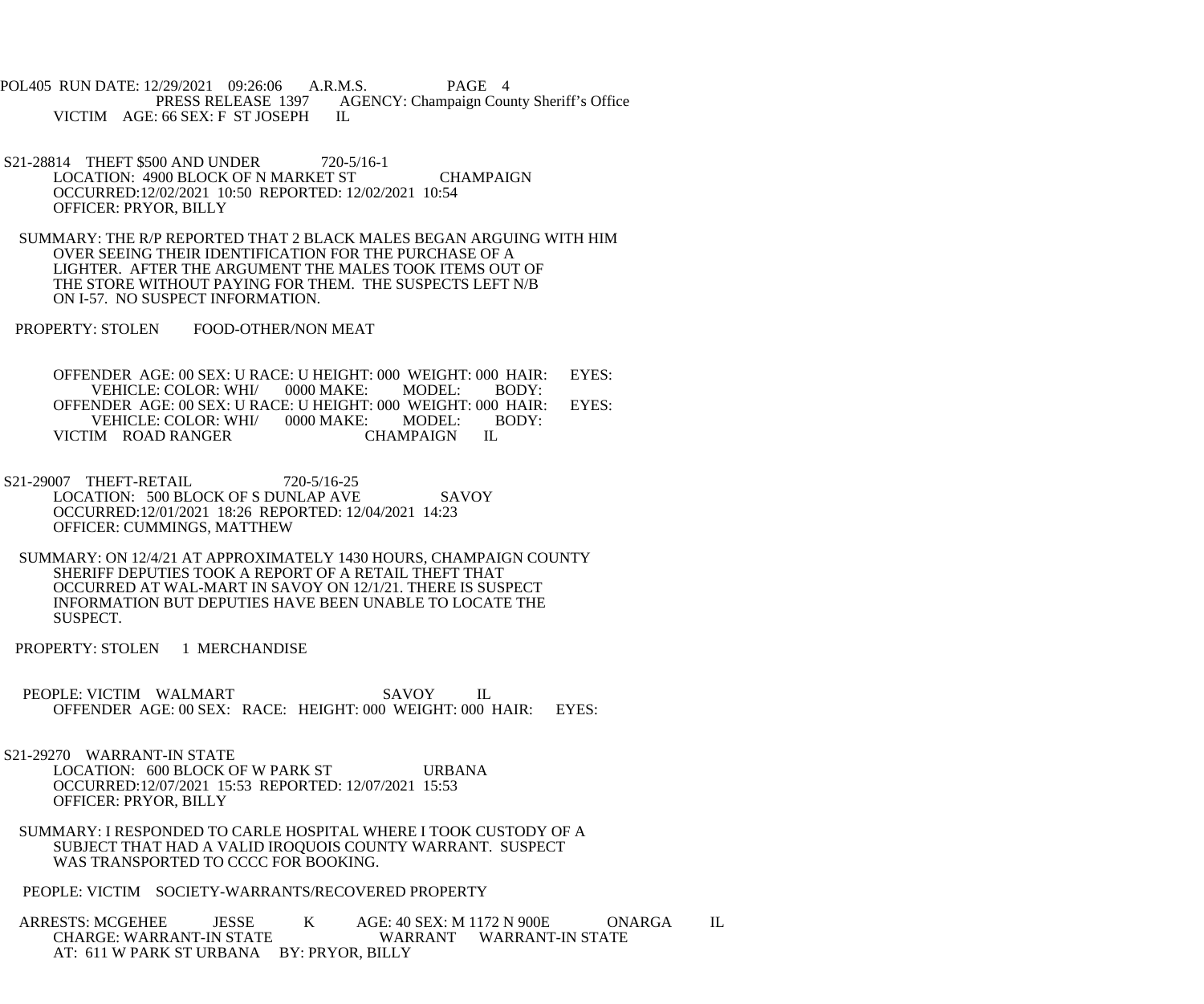POL405 RUN DATE: 12/29/2021 09:26:06 A.R.M.S. PAGE 5 PRESS RELEASE 1397 AGENCY: Champaign County Sheriff's Office

S21-29466 ASSAULT 720-5/12-1 LOCATION: 1400 BLOCK OF W KENYON RD URBANA OCCURRED:12/09/2021 15:10 REPORTED: 12/09/2021 15:16 OFFICER: BEARCE, JAROD

 SUMMARY: ON 12/09/2021 CCSO DEPUTIES WERE DISPATCHED TO REPORT OF AN ASSAULT BY AN EMPLOYEE OF A BUSINESS IN URBANA TOWNSHIP. ONCE ON SCENE DEPUTIES SPOKE WITH ALL INVOLVED PARTIES. PARTIES WERE SEPARATED AND THE REPORTING PARTY RETRIEVED THEIR PROPERTY AND LEFT THE BUSINESS.

 OFFENDER AGE: 33 SEX: M VICTIM AGE: 34 SEX: M CHAMPAIGN IL

S21-29533 TRESPASS TO LAND/REAL PROPERTY 720-5/21-3 BATTERY-DOMESTIC 720-5/12-3.2 LOCATION: 1600 BLOCK OF OLYMPIAN RD URBANA OCCURRED:12/10/2021 11:25 REPORTED: 12/10/2021 11:28 OFFICER: PRYOR, BILLY

 SUMMARY: DEPUTIES RESPONDED FOR A DOMESTIC DISTURBANCE. UPON ARRIVAL IT WAS DISCOVERED THAT THE FEMALE HALF CRAWLED THROUGH A WINDOW TO MAKE ENTRY INTO HER FRIEND'S RESIDENCE. THE FRIEND, OWNER OF THE RESIDENCE WAS ATTEMPTING TO GET HER OUT OF HIS HOUSE, AND KEEP HER FROM GETTING TO HIS OTHER FEMALE FRIEND THAT WAS IN THE BACK BEDROOM, AND DURING THIS REMOVAL SHE SUSTAINED SOME MINOR ABRASIONS. BOTH INDIVIDUALS WERE ADVISED A REPORT WOULD BE COMPLETED IN REFERENCE TO THIS INCIDENT. THE FEMALE WAS ADVISED NOT TO RETURN TO HER FRIENDS RESIDENCE.

PROPERTY: NONE NONE (USE "1")

 OFFENDER AGE: 26 SEX: M OFFENDER AGE: 26 SEX: F VICTIM AGE: 26 SEX: M URBANA IL<br>VICTIM AGE: 26 SEX: F MAHOMET IL VICTIM AGE: 26 SEX: F MAHOMET

 S21-29745 THEFT-RETAIL 720-5/16-25 CONSPIRE LOCATION: 500 BLOCK OF S DUNLAP AVE SAVOY OCCURRED:12/06/2021 16:12 REPORTED: 12/13/2021 12:25 OFFICER: WELDON, MATTHEW

 SUMMARY: DEPUTIES WERE DISPATCHED TO A SAVOY BUSINESS IN REFERENCE TO SHOPLIFTERS NOT IN CUSTODY. UPON ARRIVAL, IT WAS DETERMINED THE SUSPECTS HAD NOT ACTUALLY STOLEN ANYTHING THAT DAY. THE RP SAID THE SUSPECTS HAD PREVIOUSLY STOLEN MERCHANDISE APPROXIMATELY A WEEK PRIOR, BUT DID NOT REPORT IT AT THAT TIME. THE SUSPECTS DENIED STEALING ANY ITEMS PREVIOUSLY.

PROPERTY: STOLEN 2 MERCHANDISE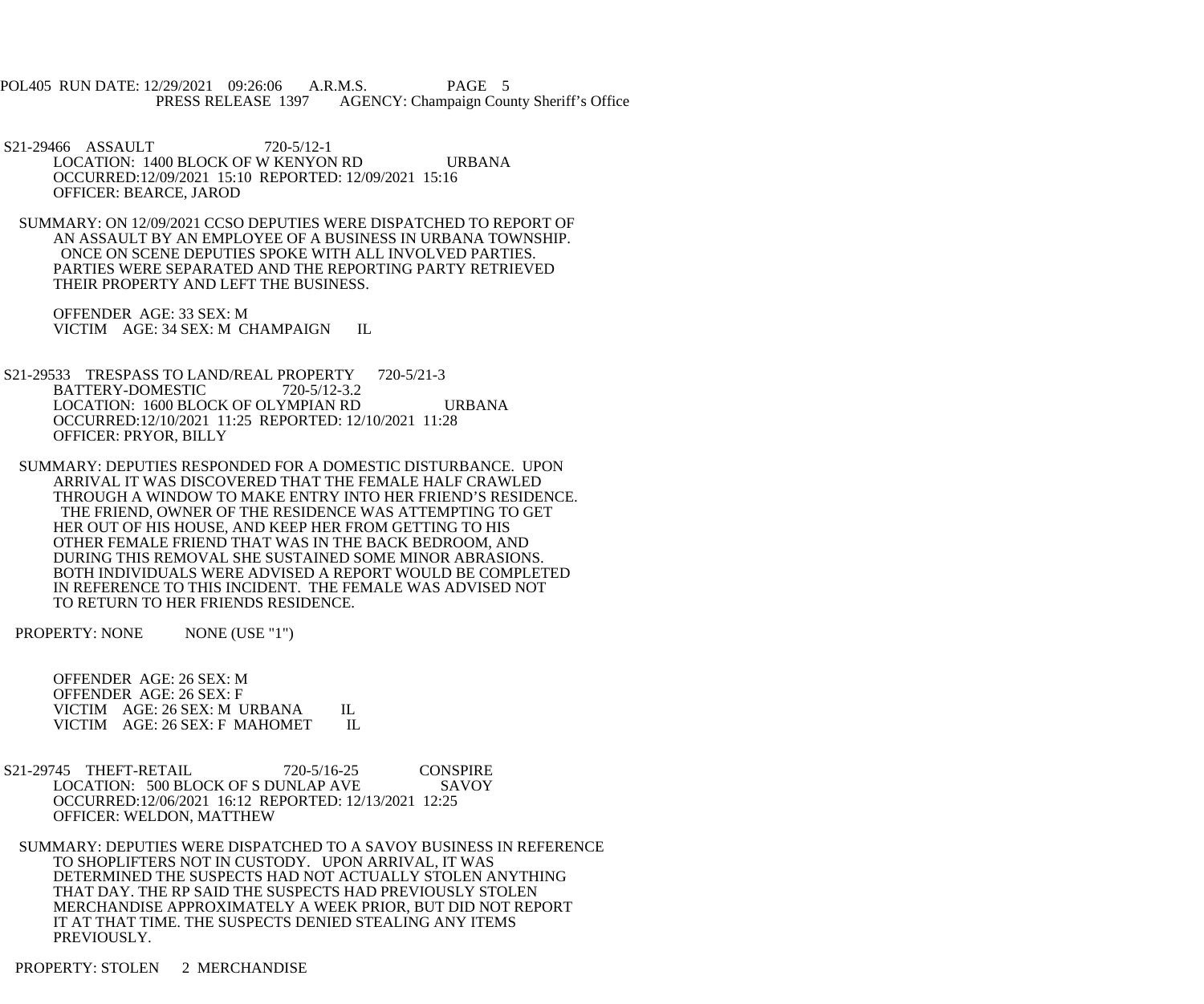POL405 RUN DATE: 12/29/2021 09:26:06 A.R.M.S. PAGE 6<br>PRESS RELEASE 1397 AGENCY: Champaign Cou PRESS RELEASE 1397 AGENCY: Champaign County Sheriff's Office<br>STOLEN 3 MERCHANDISE 3 MERCHANDISE

STOLEN 2 MERCHANDISE

 OFFENDER AGE: 37 SEX: F OFFENDER AGE: 33 SEX: M VICTIM WALMART SAVOY IL

 S21-29754 WARRANT-IN STATE LOCATION: 100 BLOCK OF E MAIN ST URBANA OCCURRED:12/13/2021 13:50 REPORTED: 12/13/2021 13:50 OFFICER: BULLARD,DYLAN

 SUMMARY: WHITE MALE ARRESTED ON ACTIVE WARRANT IN THE CHAMPAIGN COUNTY COURTHOUSE. REFERENCE 21CF1510.

PEOPLE: VICTIM SOCIETY-WARRANTS/RECOVERED PROPERTY

ARRESTS: PRUITT MICHAEL E AGE: 45 SEX: M 2013 E PERKINS RD URBANA IL<br>CHARGE: WARRANT-IN STATE WARRANT WARRANT-IN STATE CHARGE: WARRANT-IN STATE WARRANT WARRANT-IN STATE AT: 101 E MAIN URBANA

 S21-29760 THEFT OF MOTOR VEH PARTS & ACCESS 625-5/4-102 & 103 BURGLARY 720-5/19-1 CRIMINAL DAMAGE TO PROPERTY 720-5/21-1 LOCATION: 100 BLOCK OF E CURTIS RD SAVOY OCCURRED:12/02/2021 0:00 REPORTED: 12/13/2021 14:17 OFFICER: CUMMINGS, MATTHEW

 SUMMARY: ON 12/13/21 AT APPROXIMATELY 1500 HOURS, CHAMPAIGN COUNTY SHERIFF DEPUTIES RESPONDED TO A STORAGE FACILITY FOR A REPORT OF A FENCE THAT HAD BEEN CUT AND TWO VEHICLES THAT HAD THEIR CATALYTIC CONVERTERS STOLEN FROM THEM. THE OWNERS HAVE BEEN CONTACTED. THERE ARE NO SUSPECTS AT THIS TIME AND NO ARRESTS HAVE BEEN MADE.

 OFFENDER SEX: RACE: HEIGHT: 000 WEIGHT: 000 HAIR: EYES: VICTIM AGE: SEX: VICTIM AGE: SEX: VICTIM AGE: SEX:

S21-29768 BATTERY-DOMESTIC 720-5/12-3.2 LOCATION: 900 BLOCK OF VILLAGE PARK WY SAVOY OCCURRED:12/10/2021 14:00 REPORTED: 12/13/2021 15:26 OFFICER: CUMMINGS, MATTHEW

 SUMMARY: ON 12/13/21 AT APPROXIMATELY 1600 HOURS, CHAMPAIGN COUNTY SHERIFF DEPUTIES TOOK A REPORT OF A DOMESTIC BATTERY THAT OCCURRED BETWEEN ROOMMATES AT VILLAGE AT COLBERT PARK IN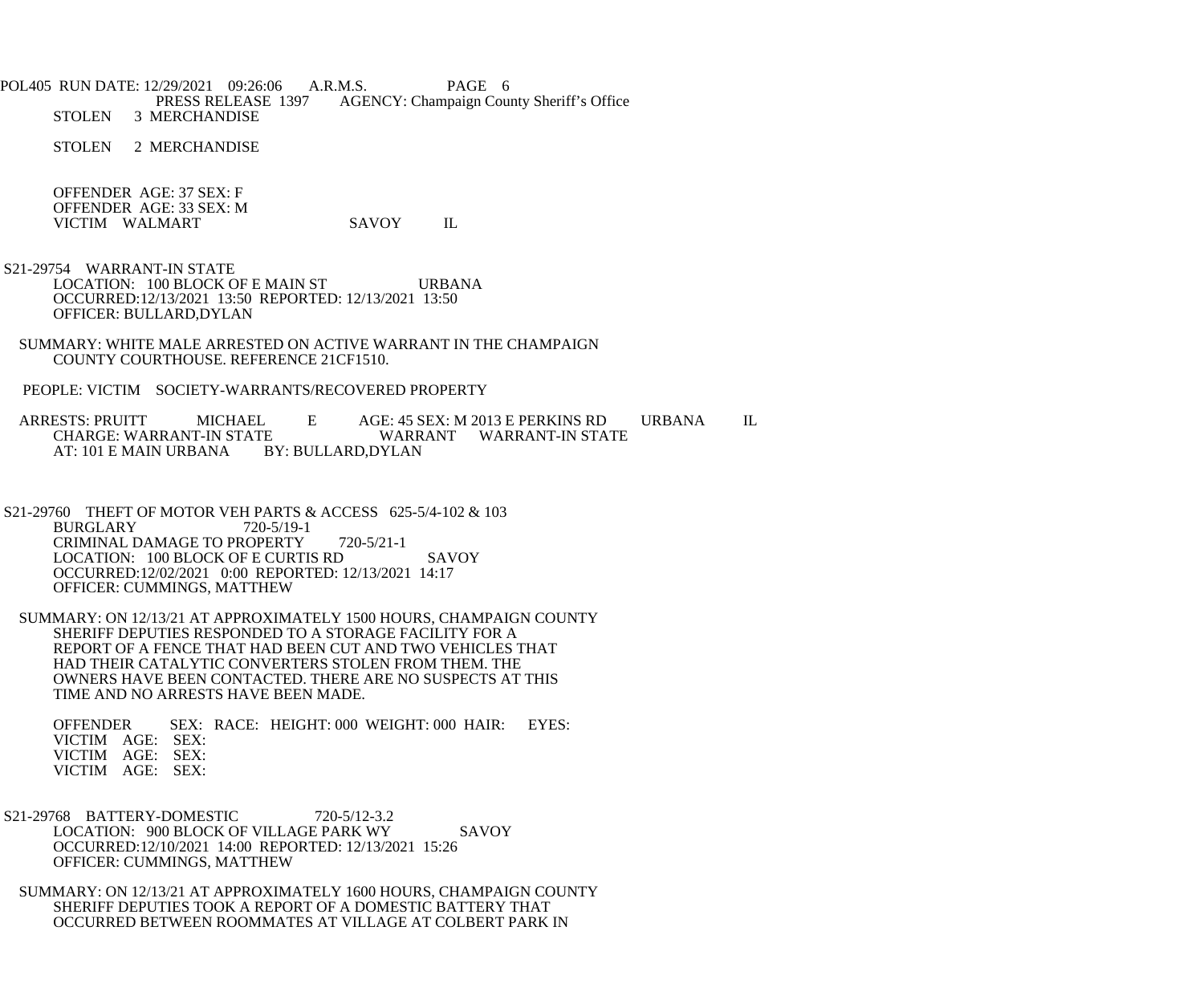POL405 RUN DATE: 12/29/2021 09:26:06 A.R.M.S. PAGE 7<br>PRESS RELEASE 1397 AGENCY: Champaign Cou AGENCY: Champaign County Sheriff's Office SAVOY.

- PEOPLE: VICTIM AGE: 27 SEX: M SAVOY IL OFFENDER AGE: 00 SEX: M RACE: A HEIGHT: 000 WEIGHT: 000 HAIR: EYES:
- S21-29817 WARRANT-IN STATE LOCATION: 1200 BLOCK OF EASTERN AV URBANA OCCURRED:12/13/2021 23:30 REPORTED: 12/13/2021 23:30 OFFICER: WILLMORE, JUSTIN
- SUMMARY: ON DECEMBER 13, 2021, CHAMPAIGN COUNTY SHERIFF'S DEPUTIES WERE DISPATCHED TO THE 1200 BLOCK OF EASTERN AVE. URBANA TOWNSHIP FOR THE REPORT OF A SUSPICIOUS PERSON. DEPUTIES ARRIVED ON SCENE AND SPOKE TO THE SUSPECTS. DEPUTIES OBTAINED THE SUSPECTS INFORMATION AND LEARNED ONE INDIVIDUAL HAD A WARRANT FOR HER ARREST. DEPUTIES ISSUED THE SUSPECT AN NTA.
- PEOPLE: VICTIM SOCIETY-WARRANTS/RECOVERED PROPERTY

ARRESTS: \*\* JUVENILE \*\* AGE: 22 SEX: F URBANA IL CHARGE: WARRANT-IN STATE WARRANT WARRANT-IN STATE WARRANT WARRANT-IN STATE BY: WILLMORE, JUSTIN

- S21-29851 FRAUD-CREDIT CARD 720-5/17-31 THRU 46<br>THEFT-IDENTITY 720-5/16-30(A) THEFT-IDENTITY LOCATION: 1300 BLOCK OF 2800N RANTOUL OCCURRED:12/12/2021 0:00 REPORTED: 12/14/2021 10:35 OFFICER: REIFSTECK, JONATHAN
- SUMMARY: THE SUSPECT MADE SEVERAL UNAUTHORIZED ONLINE PURCHASES WITH THE VICTIM'S DEBIT CARD. THE SUSPECT ALSO CREATED A WINGOCARD ACCOUNT USING THE VICTIM'S PERSONAL INFORMATION. THE VICTIM PROVIDED POSSIBLE SUSPECT INFORMATION.
- PEOPLE: VICTIM AGE: SEX: OFFENDER AGE: 00 SEX: RACE: HEIGHT: 000 WEIGHT: 000 HAIR: EYES:
- S21-29869 THEFT OF MOTOR VEH PARTS & ACCESS 625-5/4-102 & 103 CRIMINAL DAMAGE TO PROPERTY 720-5/21-1 THEFT OVER \$500 720-5/16-1 LOCATION: 400 BLOCK OF BURWASH AV SAVOY OCCURRED:12/13/2021 14:00 REPORTED: 12/14/2021 13:02 OFFICER: PRYOR, BILLY
	- SUMMARY: THE VICTIM REPORTED THAT SOMEONE HAS REMOVED HER CATALYTIC CONVERTER FROM HER LIGHT BLUE 2009 HONDA CIVIC. NO SUSPECT INFORMATION.
		- OFFENDER SEX: RACE: HEIGHT: 000 WEIGHT: 000 HAIR: EYES: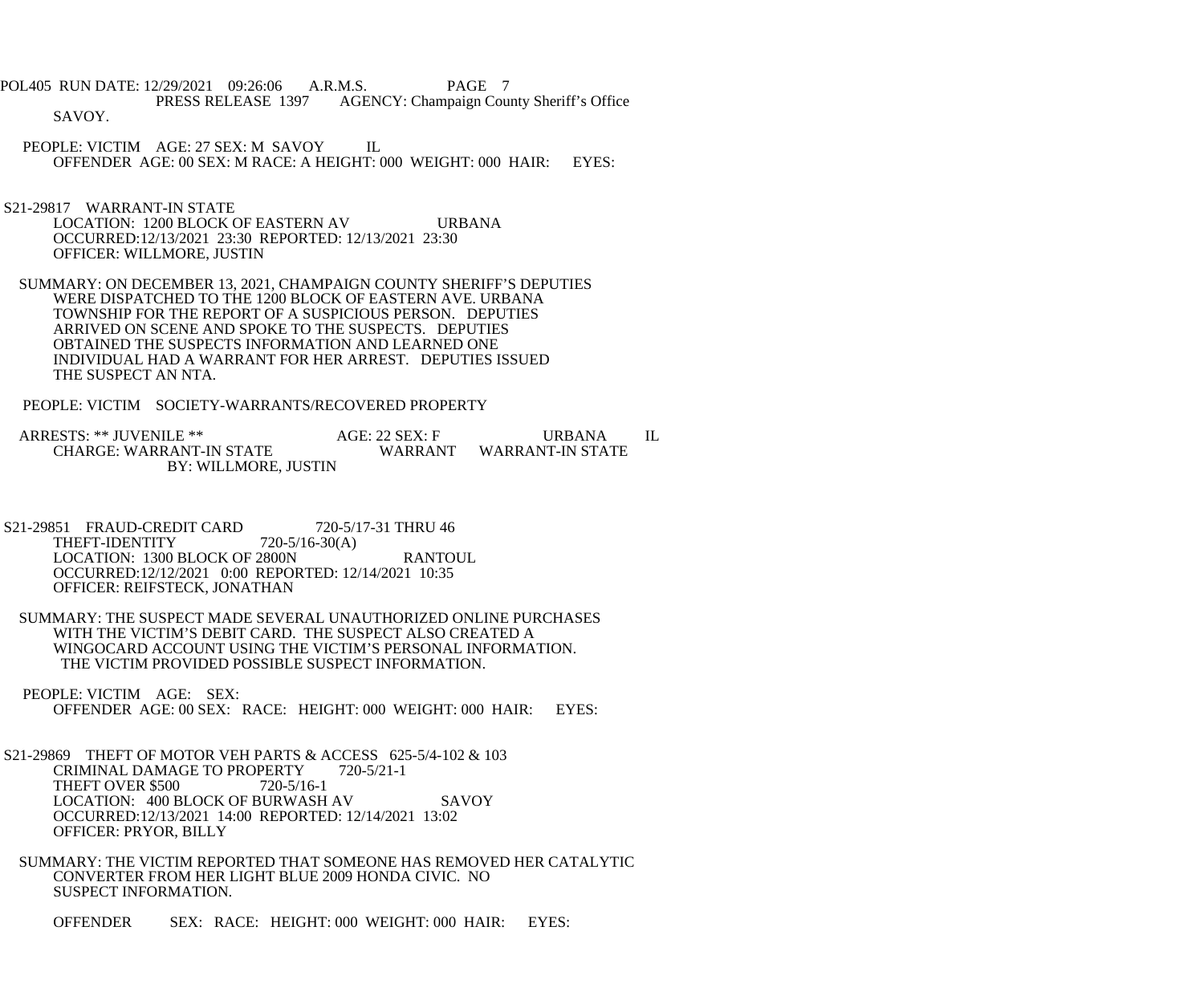POL405 RUN DATE: 12/29/2021 09:26:06 A.R.M.S. PAGE 8 AGENCY: Champaign County Sheriff's Office VICTIM AGE: SEX:

 S21-29976 BURGLARY 720-5/19-1 LOCATION: 3100 BLOCK OF 1600E RANTOUL OCCURRED:10/15/2021 0:00 REPORTED: 12/15/2021 14:59 OFFICER: SELLEK, KYLE

 SUMMARY: DISPATCHED TO A VACANT RESIDENCE IN RURAL LUDLOW TOWNSHIP. REPORTING PARTY ADVISED A UTILITY TRAILER AND OTHER MISCELLANEOUS PROPERTY WAS TAKEN FROM A DETACHED GARAGE THAT WAS BEING USED FOR STORAGE. NO SUSPECT INFORMATION AT THIS TIME.

PROPERTY: STOLEN 1 POWER TOOL-SHOP

STOLEN 4 TIRE

STOLEN TRAILER<br>COLOR: BLK/ 1994 MAKE: TRLR MODEL: ALL BODY: TL LIC#: IL 1599NG-TA

 OFFENDER AGE: 00 SEX: U RACE: U HEIGHT: 000 WEIGHT: 000 HAIR: EYES: VICTIM AGE: 63 SEX: M RANTOUL IL

 S21-29977 ILLEGAL TRANSPORTATION CANNABIS AU 625-5/11-502.15 ABC LOCATION: COOKS LANE / BLACKER DRIVE OCCURRED:12/15/2021 15:33 REPORTED: 12/15/2021 15:33 OFFICER: REIFSTECK, AMANDA

 SUMMARY: ON 12/15/2021 AT APPROXIMATELY 1533 HOURS, CHAMPAIGN COUNTY SHERIFF DEPUTIES PERFORMED A TRAFFIC STOP AT COOKS LANE AND BLACKER DRIVE IN URBANA, IL FOR DRIVING 10 MPH OVER THE POSTED SPEED LIMIT. WHILE CONDUCTING THE TRAFFIC STOP, DEPUTIES DETECTED THE ODOR OF CANNABIS IN THE VEHICLE. THE VEHICLE WAS SEARCHED BY CONSENT AND A BAG OF CANNABIS WAS RECOVERED FROM THE VEHICLE. THE DRIVER, AND SOLE OCCUPANT OF THE VEHICLE, WAS ISSUED A CITATION FOR ILLEGAL TRANSPORTATION OF CANNABIS.

PEOPLE: VICTIM SOCIETY

 S21-29994 CONTROLLED SUBSTANCE-LOOK-ALIKE 720-570/404 LOCATION: 1800 BLOCK OF WILLOW VIEW RD URBANA OCCURRED:12/15/2021 18:45 REPORTED: 12/15/2021 18:46 OFFICER: LIVINGSTON, ANDREW

 SUMMARY: ON 12/15/2021, CHAMPAIGN COUNTY SHERIFF DEPUTIES WERE DISPATCHED TO THE 1800 BLOCK OF WILLOW RD FOR A REPORT OF A REMOVE SUBJECT. THE REPORTING PERSON ADVISED A SUBJECT WAS SITTING IN HER YARD AND ENGAGING IN DRUG ACTIVITY. DEPUTIES ARRIVED ON SCENE AND MADE CONTACT WITH THE SUBJECT. THE SUBJECT WOULD LATER BE ISSUED A STATE NOTICE TO APPEAR FOR POSSESSION OF A CONTROLLED SUBSTANCE LOOK- ALIKE. NOTHING FURTHER.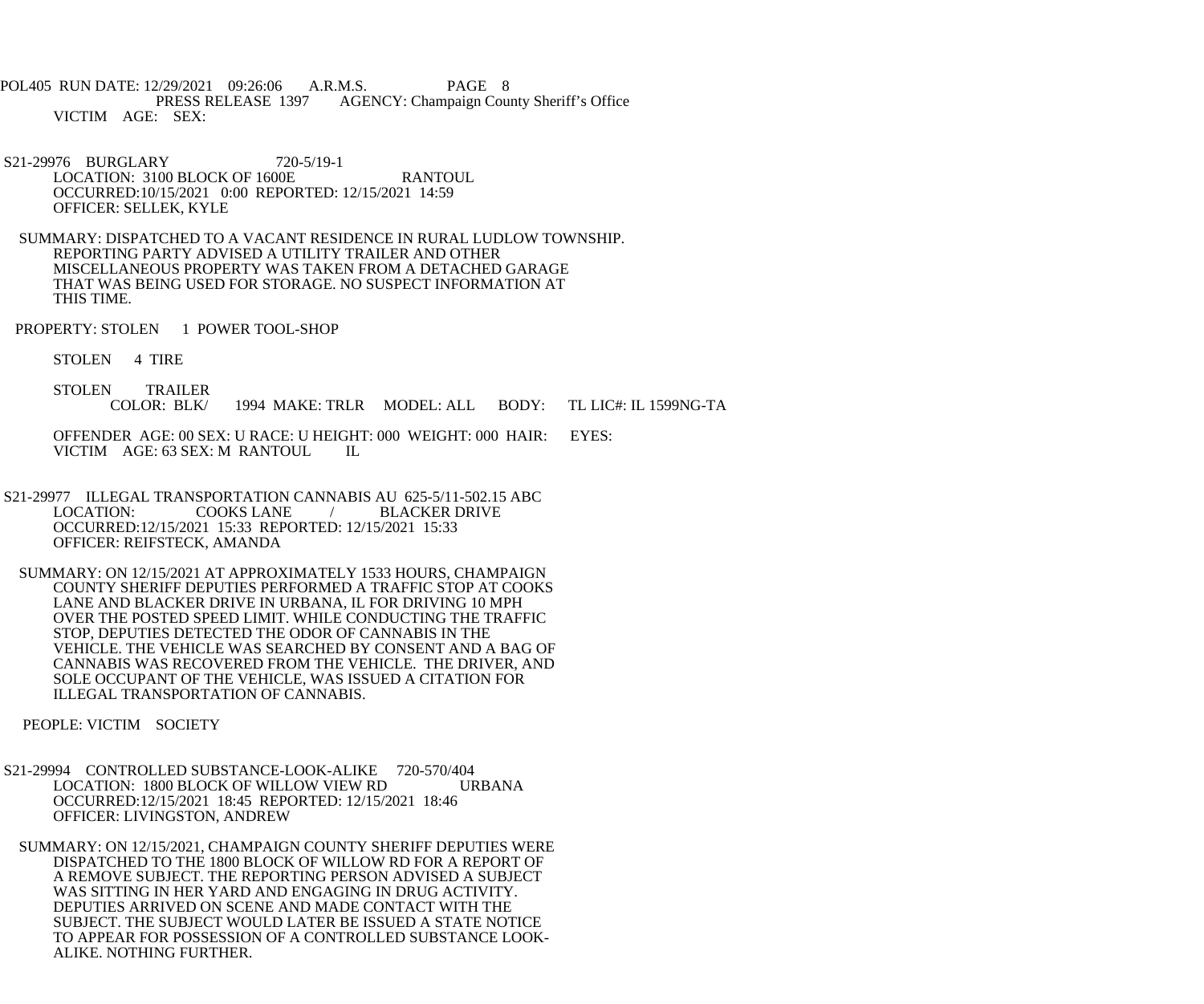POL405 RUN DATE: 12/29/2021 09:26:06 A.R.M.S. PAGE 9<br>PRESS RELEASE 1397 AGENCY: Champaign Cou AGENCY: Champaign County Sheriff's Office

PEOPLE: VICTIM SOCIETY

ARRESTS: CONNER JESSE CRAIG AGE: 31 SEX: M 612 S SPRUCE ST ARTHUR IL CHARGE: CONTROLLED SUBSTANCE-LOOK-ALIKE 720-570/404 CONTROLLED SUBSTANCE-LOOK CHARGE: CONTROLLED SUBSTANCE-LOOK-ALIKE AT: WILLOW VIEW/FRONTAGE BY: LIVINGSTON, ANDREW

S21-30009 RECOVERED STOLEN VEHICLE<br>LOCATION: E UNIVERSITY E UNIVERSITY AVE / LIERMAN AVE OCCURRED:12/15/2021 21:20 REPORTED: 12/15/2021 21:22 OFFICER: LIVINGSTON, ANDREW

 SUMMARY: ON 12/15/2021, CHAMPAIGN COUNTY SHERIFF DEPUTIES CONDUCTED A TRAFFIC STOP ON A VEHICLE THAT WAS REPORTED STOLEN. DEPUTIES WOULD LATER LEARN THAT THE DRIVER OF THE VEHICLE WAS THE REGISTERED OWNER. THE DRIVER ADVISED THAT HE RECOVERED HIS VEHICLE TODAY AND FORGOT TO REPORT THAT HE RECOVERED IT. THE DRIVER AND PASSENGER WERE RELEASED FROM THE SCENE A SHORT TIME LATER. NOTHING FURTHER.

 OFFENDER AGE: 00 SEX: U RACE: U HEIGHT: 000 WEIGHT: 000 HAIR: EYES: VICTIM AGE: 38 SEX: M CHAMPAIGN IL

- S21-30054 BURGLARY 720-5/19-1 LOCATION: 500 BLOCK OF S DUNLAP AVE SAVOY OCCURRED:12/15/2021 22:00 REPORTED: 12/16/2021 11:38 OFFICER: PRYOR, BILLY
- SUMMARY: THE R/P REPORTED THAT ON 12/15/21 AT 2200 HRS, TWO INDIVIDUALS WALKED OUT OF THE FRONT DOOR OF WALMART WITH TWO GROCERY CARTS FULL OF ITEMS AND FAILED TO PAY FOR ANY OF THE MERCHANDISE.

PROPERTY: STOLEN 2 MERCHANDISE

- STOLEN 2 TOYS
- STOLEN 1 TOYS
- STOLEN 1 MERCHANDISE
- STOLEN 1 TOYS
- STOLEN 1 TOYS
- STOLEN 1 MERCHANDISE
- STOLEN 8 DOCUMENTS / RECEIPTS

OFFENDER AGE: 00 SEX: U RACE: U HEIGHT: 000 WEIGHT: 000 HAIR: EYES: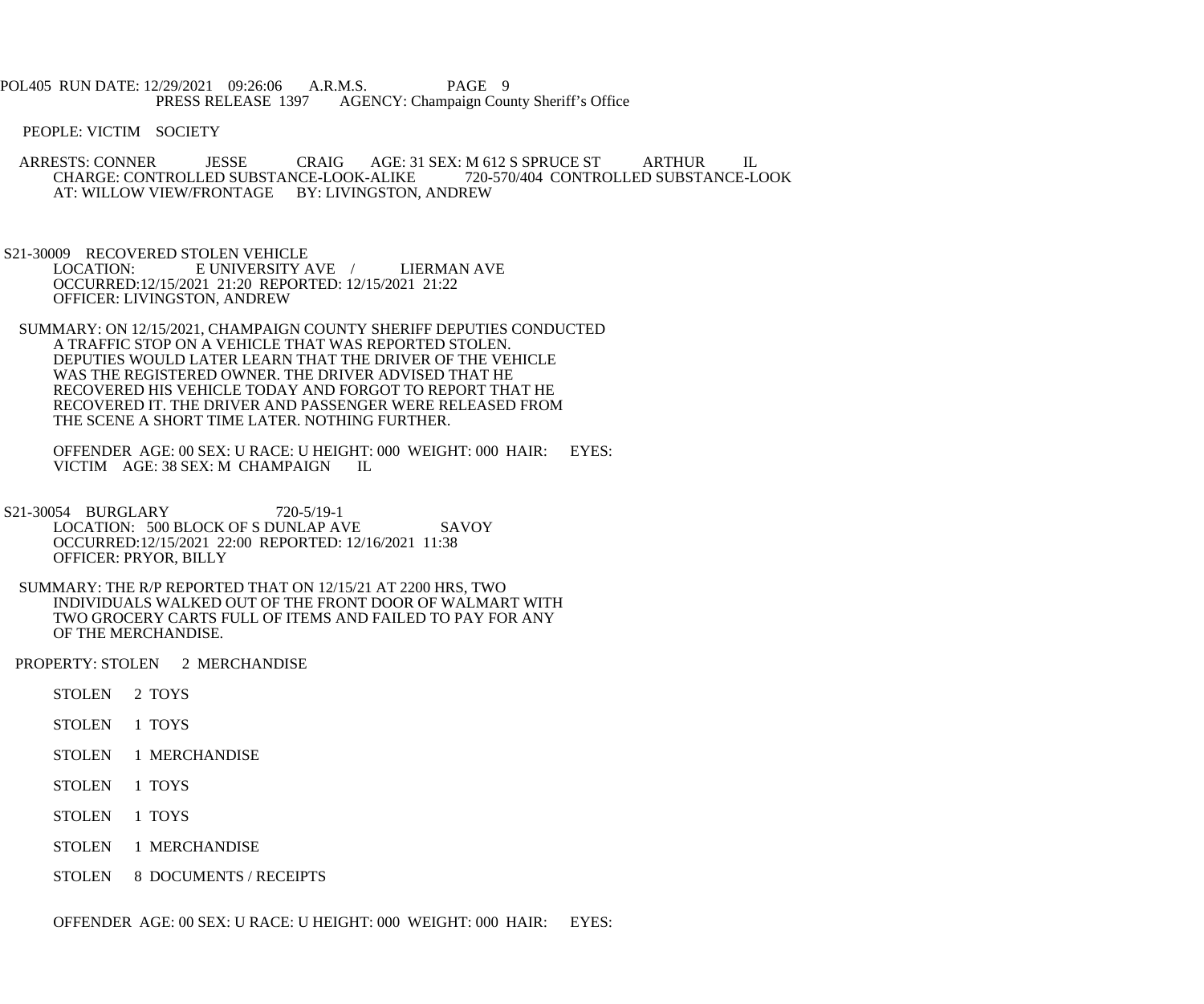POL405 RUN DATE: 12/29/2021 09:26:06 A.R.M.S. PAGE 10 AGENCY: Champaign County Sheriff's Office OFFENDER AGE: 00 SEX: U RACE: U HEIGHT: 000 WEIGHT: 000 HAIR: EYES: OFFENDER AGE: 00 SEX: U RACE: U HEIGHT: 000 WEIGHT: 000 HAIR: EYES: OFFENDER AGE: 00 SEX: U RACE: U HEIGHT: 000 WEIGHT: 000 HAIR:<br>VICTIM WALMART SAVOY IL VICTIM WALMART

 S21-30044 WARRANT-IN STATE LOCATION: 300 BLOCK OF TIFFANY CT CHAMPAIGN OCCURRED:12/16/2021 12:27 REPORTED: 12/16/2021 12:27 OFFICER: REIFSTECK, AMANDA

 SUMMARY: ON 12/16/2021 AT APPROXIMATELY 1227 HOURS, CHAMPAIGN COUNTY SHERIFF DEPUTIES MET WITH A MALE WHO HAD AN OUTSTANDING CHAMPAIGN COUNTY WARRANT. THE MALE WAS ISSUED A NOTICE TO APPEAR AT THE CHAMPAIGN COUNTY COURTHOUSE.

PEOPLE: VICTIM SOCIETY-WARRANTS/RECOVERED PROPERTY

ARRESTS: FRAZIER ROBERT LOUIS AGE: 66 SEX: M 310 TIFFANY CT CHAMPAIGN IL CHARGE: WARRANT-IN STATE WARRANT WARRANT-IN STATE CHARGE: WARRANT-IN STATE WARRANT WARRANT-IN STATE<br>AT: 310 TIFFANY CT BY: REIFSTECK. AMANDA BY: REIFSTECK, AMANDA

S21-30209 LEAVING THE SCENE OF AN ACCIDENT 625-5/11-401,402,404<br>FAILURE TO REDUCE SPEED 625-5/11-601A FAILURE TO REDUCE SPEED 625-5/11-60<br>IMPROPER LANE USAGE 625-5/11-709 **IMPROPER LANE USAGE**  OTHER TRAFFIC TICKETS LOCATION: SQUIRE FARM RD / @ N LINCOLN AV OCCURRED:12/18/2021 19:12 REPORTED: 12/18/2021 19:12 OFFICER: WILLMORE, JUSTIN

 SUMMARY: ON DECEMBER 18, 2021, CHAMPAIGN COUNTY SHERIFF'S DEPUTIES WERE DISPATCHED TO THE ARE OF NORTH LINCOLN AVE AND SQUIRE FARM RD. SOMER TOWNSHIP FOR THE REPORT OF A VEHICLE IN A FIELD. DEPUTIES ARRIVED ON SCENE AND LOCATED A VEHICLE THAT HAD BEEN CRASHED IN THE FIELD TO THE WEST OF LINCOLN AVE. DEPUTIES LEARNED THAT THE VEHICLE WAS UNOCCUPIED AND NO PERSON(S) WERE NEAR THE VEHICLE. DEPUTIES ATTEMPTED TO THE CONTACT THE REGISTERED OWNER AT THE TIME THE VEHICLE WAS LOCATED AND WERE UNABLE TO MAKE CONTACT. THE VEHICLE WAS LATER TOWED BY AN AREA TOW COMPANY.

PEOPLE: VICTIM SOCIETY

ARRESTS: BLEAN CORBIN S AGE: 29 SEX: M 623 18TH AVE FULTON IL<br>CHARGE: LEAVING THE SCENE OF AN ACCIDENT 625-5/11-401 LEAVING THE SCENE OF AN A CHARGE: LEAVING THE SCENE OF AN ACCIDENT<br>AT: 204 E MAIN ST BY: WILLMORE, JUSTIN BY: WILLMORE, JUSTIN BLEAN CORBIN S AGE: 29 SEX: M 623 18TH AVE FULTON IL<br>CHARGE: FAILURE TO REDUCE SPEED 625-5/11-601 FAILURE TO REDUCE SPEEI CHARGE: FAILURE TO REDUCE SPEED 625-5/11-601 FAILURE TO REDUCE SPEED<br>AT: 204 E MAIN ST BY: WILLMORE. JUSTIN AT: 204 E MAIN ST BY: WILLMORE, JUSTIN<br>BLEAN CORBIN S AGE: 29 SEX: BLEAN CORBIN S AGE: 29 SEX: M 623 18TH AVE FULTON IL CHARGE: IMPROPER LANE USAGE 625-5/11-709 IMPROPER LANE USAGE CHARGE: IMPROPER LANE USAGE 625-5/11-709 IMPROPER LANE USAGE<br>AT: 204 E MAIN ST BY: WILLMORE. JUSTIN **BY: WILLMORE, JUSTIN**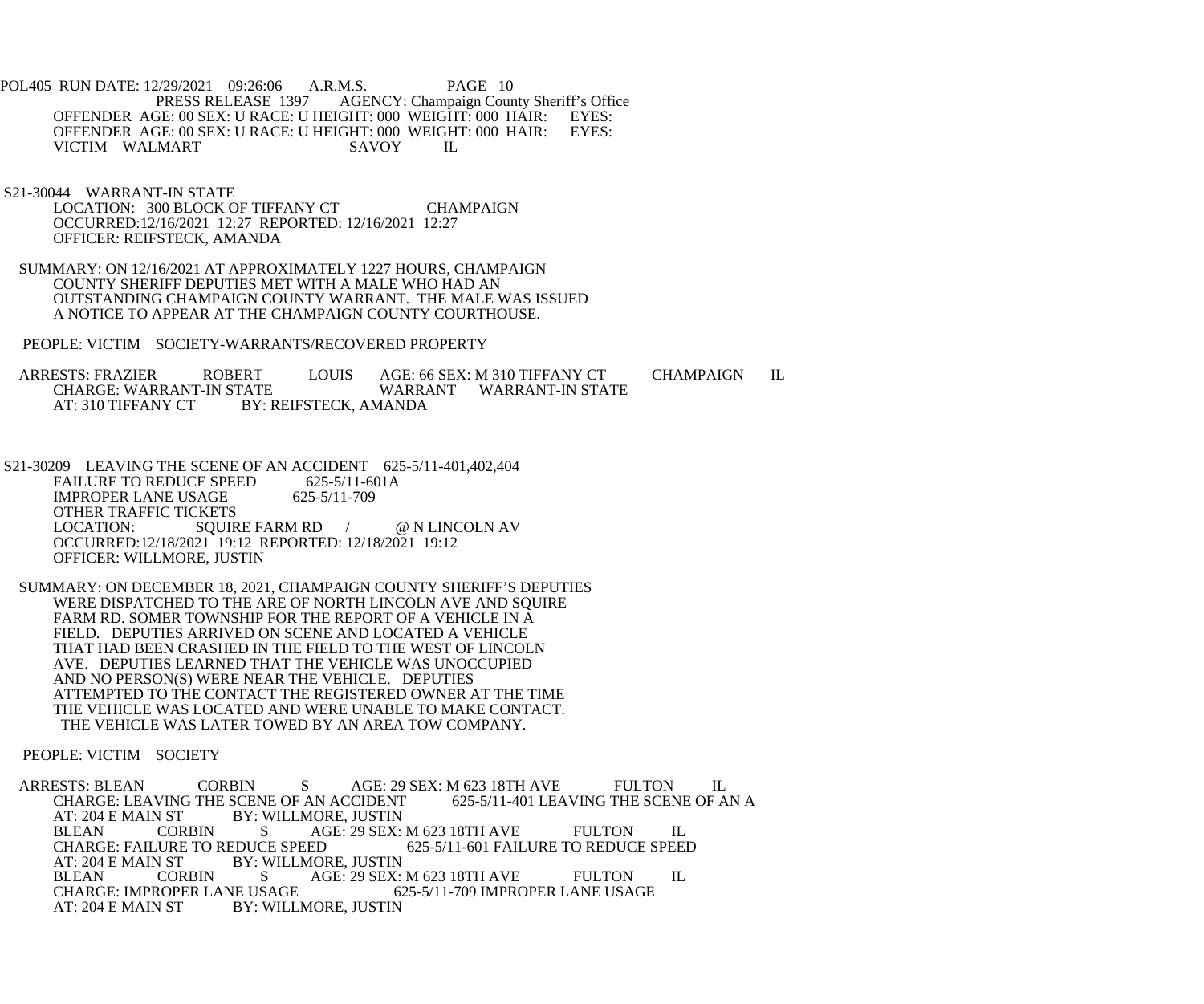POL405 RUN DATE: 12/29/2021 09:26:06 A.R.M.S. PAGE 11 AGENCY: Champaign County Sheriff's Office BLEAN CORBIN S AGE: 29 SEX: M 623 18TH AVE FULTON IL<br>CHARGE: OTHER TRAFFIC TICKETS OTHER TICKET OTHER TRAFFIC TICKETS CHARGE: OTHER TRAFFIC TICKETS OTHER TICKET OTHER TRAFFIC TICKETS<br>AT: 204 E MAIN ST BY: WILLMORE. JUSTIN BY: WILLMORE, JUSTIN

- S21-30245 VIOLATION ORDER PROTECTION 720-5/12-3.4 CONSPIRE<br>LOCATION: 2300 BLOCK OF S STALEY RD CHAMPAIGN LOCATION: 2300 BLOCK OF S STALEY RD OCCURRED:12/12/2021 9:36 REPORTED: 12/19/2021 11:20 OFFICER: WELDON, MATTHEW
- SUMMARY: DISPATCHED TO A CHAMPAIGN TOWNSHIP RESIDENCE IN REFERENCE TO A VIOLATION OF AN ORDER OF PROTECTION. THE REPORTING PERSON SAID THE RESPONDENT HAD VIOLATED THE ORDER BY SENDING THEM TEXT MESSAGES. THE RESPONDENT ADMITTED TO SENDING MESSAGES AND WAS ISSUED A NOTICE TO APPEAR.

PEOPLE: VICTIM AGE: 40 SEX: F CHAMPAIGN IL

ARRESTS: HESS LISA C AGE: 62 SEX: F 2328 S STALEY RD CHAMPAIGN IL<br>CHARGE: VIOLATION ORDER PROTECTION 720-5/12-3.4 VIOLATION ORDER PROTECTIO CHARGE: VIOLATION ORDER PROTECTION 720-5/12-3.4 VIOLATION ORDER PROTECTIO AT: STALEY RD BY: WELDON, MATTHEW

- S21-30246 CRIMINAL DAMAGE TO PROPERTY 720-5/21-1 LOCATION: 600 BLOCK OF PENNSYLVANIA AV CHAMPAIGN OCCURRED:12/18/2021 10:00 REPORTED: 12/19/2021 11:56 OFFICER: BEARCE, JAROD
- SUMMARY: ON 12/19/2021 CCSO DEPUTIES RESPONDED TO MT. HOPE CEMETERY IN URBANA TOWNSHIP FOR A CRIMINAL DAMAGE REPORT.

PROPERTY: DAMAGED 1 DOOR / FRAME

 OFFENDER AGE: 00 SEX: U RACE: U HEIGHT: 000 WEIGHT: 000 HAIR: EYES: VICTIM MT HOPE CEMETERY CHAMPAIGN IL

- S21-30258 BURGLARY RESIDENTIAL 720-5/19-3 CONSPIRE<br>THEFT \$500 AND UNDER 720-5/16-1 CONSPIRE THEFT \$500 AND UNDER LOCATION: 1600 BLOCK OF KINGS WY CHAMPAIGN OCCURRED:12/19/2021 15:00 REPORTED: 12/19/2021 15:29 OFFICER: WELDON, MATTHEW
- SUMMARY: DISPATCHED TO A HENSLEY TOWNSHIP RESIDENCE IN REFERENCE TO A BURGLARY REPORT. ENTRY WAS MADE INTO THE RESIDENCE VIA A WINDOW. A SMALL AMOUNT OF US CURRENCY AND CANNABIS WAS STOLEN FROM INSIDE THE RESIDENCE. THERE ARE NO SUSPECTS AT THIS TIME.

PROPERTY: STOLEN 20 CURRENCY-NOT CHECKS/BOND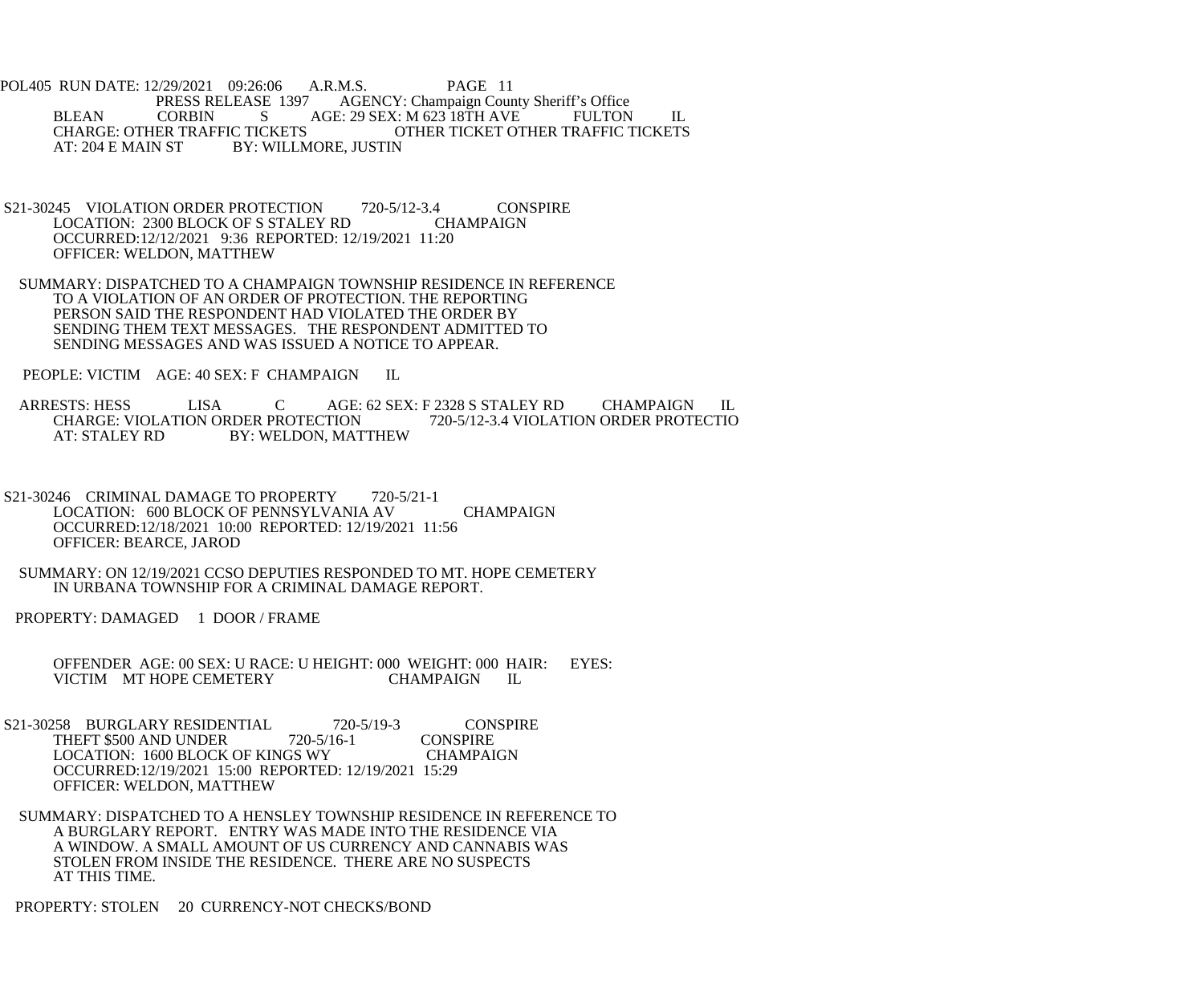POL405 RUN DATE: 12/29/2021 09:26:06 A.R.M.S. PAGE 12 AGENCY: Champaign County Sheriff's Office STOLEN 1 DRUGS-ILLEGAL

STOLEN 2 CURRENCY-NOT CHECKS/BOND

OFFENDER AGE: 00 SEX: U RACE: U HEIGHT: 000 WEIGHT: 000 HAIR: EYES: VICTIM AGE: 61 SEX: M CHAMPAIGN IL VICTIM AGE: 61 SEX: M CHAMPAIGN

 S21-30338 BATTERY 720-5/12-3 LOCATION: 2200 BLOCK OF E UNIVERSITY AVE URBANA OCCURRED:12/20/2021 12:51 REPORTED: 12/20/2021 12:51 OFFICER: FERRIMAN, RICHARD

 SUMMARY: RP CALLED TO HAVE A SUBJECT REMOVED FROM HIS BUSINESS. THE SUBJECT THAT WAS TO BE REMOVED ALSO CALLED AND WANTED TO REPORT A BATTERY. BOTH PARTIES WERE SPOKEN TO AND THEY PARTED THEIR SEPARATE WAYS. THE PHYSICAL CONTACT WAS DECIDED TO BE DOCUMENTED IN A REPORT.

 OFFENDER AGE: 65 SEX: M VICTIM AGE: 36 SEX: M URBANA IL

S21-30366 FOLLOWING TOO CLOSELY 625-5/11-710 UNLAWFUL USE OF WEAPONS 720-5/24-1 LOCATION: CUNNINGHAM AV / @ AIRPORT RD OCCURRED:12/20/2021 18:00 REPORTED: 12/20/2021 18:08 OFFICER: CARLSON,CHRISTOPHER T

 SUMMARY: ON 12/20/2021 AT APPROXIMATELY 1808 HOURS A CHAMPAIGN COUNTY SHERIFF DEPUTY INITIATED A TRAFFIC STOP PURSUANT TO AN ILLINOIS VEHICLE CODE VIOLATION. DURING THE COURSE OF THE INVESTIGATION PROBABLE CAUSE WAS DEVELOPED TO SEARCH THE VEHICLE AND OCCUPANTS. A SEARCH OF THE VEHICLE YIELDED THE SEIZURE OF BRASS KNUCKLES. THE DRIVER WAS RELEASED WITH A WRITTEN TRAFFIC WARNING AND A STATE OF ILLINOIS NOTICE TO APPEAR WAS ISSUED FOR POSSESSION OF BRASS KNUCKLES.

 PEOPLE: VICTIM SOCIETY OFFENDER SEX: RACE: HEIGHT: 000 WEIGHT: 000 HAIR: EYES: VEHICLE: COLOR: BLK/BLK DR 2019 MAKE: CHEV MODEL: SON BODY: 4D

S21-30400 BURGLARY RESIDENTIAL 720-5/19-3<br>TRESPASS-VEHICLE 720-5/21-2 TRESPASS-VEHICLE RESIST/OBS CORRECT/POLICE/FIRE 720-5/31-1 LOCATION: 3000 BLOCK OF MERIDIAN DR HENSLEY TWP OCCURRED:12/21/2021 1:15 REPORTED: 12/21/2021 1:28 OFFICER: SELLEK, KYLE

 SUMMARY: DEPUTIES WERE DISPATCHED TO A RESIDENCE IN RURAL HENSLEY TOWNSHIP REFERENCE THE REPORT OF A BURGLARY THAT HAD JUST OCCURRED AT AN OCCUPIED RESIDENCE. THE SUBJECT EXITED THE HOME PRIOR TO DEPUTIES ARRIVING ON SCENE AND WAS QUICKLY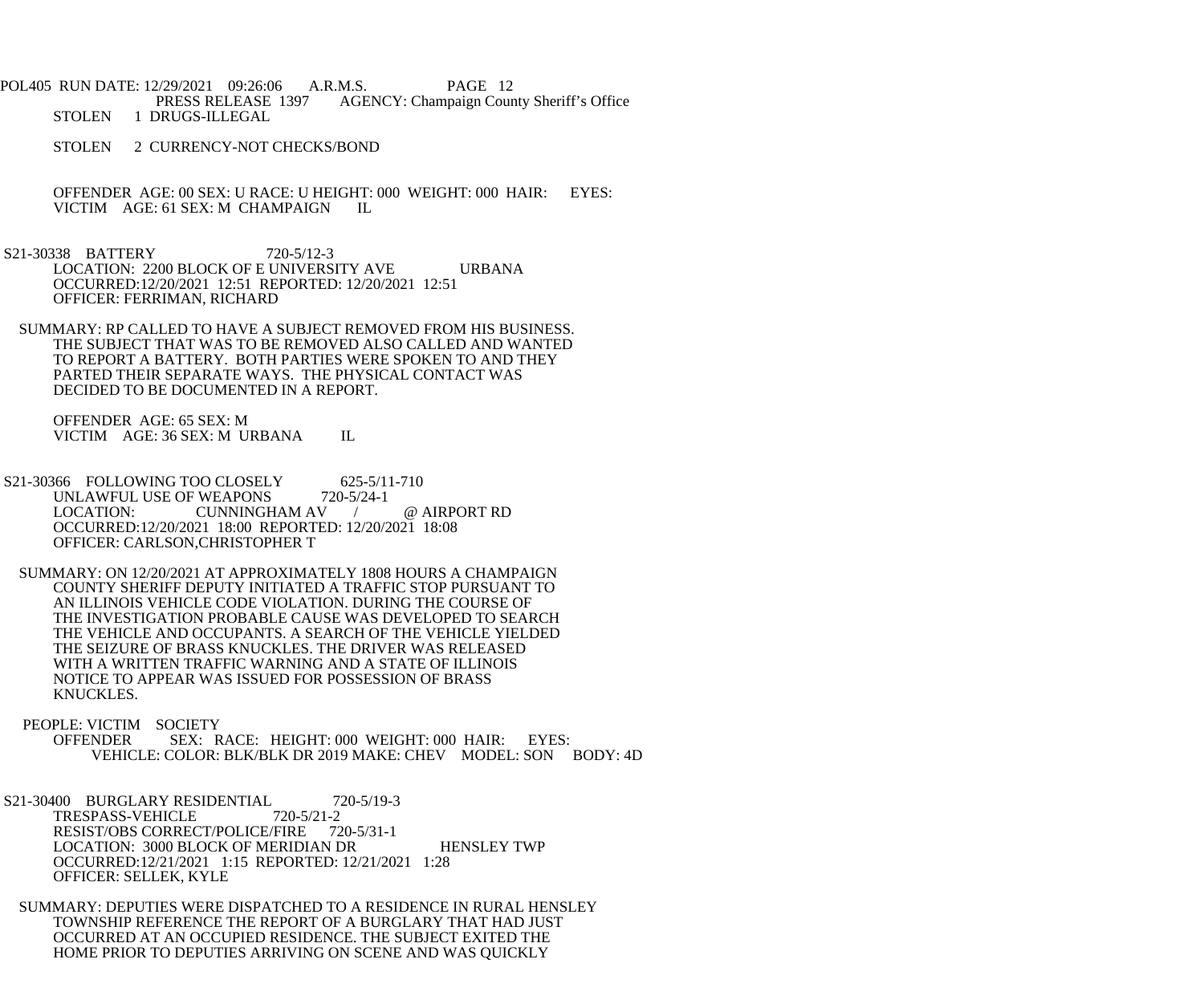POL405 RUN DATE: 12/29/2021 09:26:06 A.R.M.S. PAGE 13 AGENCY: Champaign County Sheriff's Office LOCATED INSIDE THE VICTIM'S VEHICLE WHICH WAS PARKED IN THE DRIVEWAY. WHEN BEING TAKEN INTO CUSTODY, THE SUBJECT ACTIVELY RESISTED ARREST. AFTER BEING SECURED, THE SUBJECT WAS TRANSPORTED TO THE CHAMPAIGN COUNTY SATELLITE JAIL WITHOUT FURTHER INCIDENT. PROPERTY: NONE MOTOR VEHICLE-OTHER<br>COLOR: BLK/ 2009 MAKE: FORD 2009 MAKE: FORD MODEL: FOC BODY: 4D LIC#: IL KELLEEZ PEOPLE: VICTIM SOCIETY VICTIM AGE: 59 SEX: M CHAMPAIGN IL<br>VICTIM AGE: 22 SEX: F CHAMPAIGN IL VICTIM AGE: 22 SEX: F CHAMPAIGN IL<br>VICTIM AGE: 60 SEX: F CHAMPAIGN IL VICTIM AGE: 60 SEX: F CHAMPAIGN ARRESTS: CALKINS STEVEN R AGE: 31 SEX: M 10906 HUBNER LN GLASFORD IL CHARGE: BURGLARY RESIDENTIAL 720-5/19-3 BURGLARY RESIDENTIAL AT: BY: SELLEK, KYLE<br>CALKINS STEVEN R CALKINS STEVEN R AGE: 31 SEX: M 10906 HUBNER LN GLASFORD IL<br>CHARGE: TRESPASS-VEHICLE 720-5/21-2 TRESPASS-VEHICLE 720-5/21-2 TRESPASS-VEHICLE AT: BY: SELLEK, KYLE<br>CALKINS STEVEN R R AGE: 31 SEX: M 10906 HUBNER LN GLASFORD IL<br>CT/POLICE/FIRE 720-5/31-1 RESIST/OBS CORRECT/POLICE CHARGE: RESIST/OBS CORRECT/POLICE/FIRE AT: BY: SELLEK, KYLE

- S21-30435 THEFT-MOTOR VEHICLE 720-5/16,625-5/4<br>UNLAWFUL USE OF WEAPONS 720-5/24-1 UNLAWFUL USE OF WEAPONS CONTROLLED SUBSTANCE-POSSESSION 720-570/402<br>POSSESSION OF STOLEN FIREARM 720-5/24-3.8 POSSESSION OF STOLEN FIREARM WARRANT-IN STATE LOCATION: 3100 BLOCK OF 2100 E RANTOUL OCCURRED:12/21/2021 9:05 REPORTED: 12/21/2021 10:26 OFFICER: PLOTNER, BRIAN
- SUMMARY: RP CALLED TO REPORT VEHICLE STOLEN FROM FIELD HE WAS WORKING IN. THE STOLEN VEHICLE WAS LATER REPORTED SEEN AT WALMART IN RANTOUL. RANTOUL PD LOCATED THE VEHICLE AND PURSUED INTO THE COUNTRY, WHERE THE VEHICLE CAME TO A STOP. THE DRIVER WAS PLACED UNDER ARREST AND TRANSPORTED TO COUNTY JAIL. VEHICLE WAS RETURNED TO OWNER.

 PEOPLE: VICTIM SOCIETY VICTIM AGE: 28 SEX: M GIFFORD IL

ARRESTS: WHITLOCK GEORGE A AGE: 43 SEX: M 137 N LOCUST LUDLOW IL CHARGE: THEFT-MOTOR VEHICLE 720-5/16.625 THEFT-MOTOR VEHICLE CHARGE: THEFT-MOTOR VEHICLE<br>AT: 1500 3200N BY: JAMES. ALEXANDER BY: JAMES, ALEXANDER<br>GEORGE A AGE: 43 S WHITLOCK GEORGE A AGE: 43 SEX: M 137 N LOCUST LUDLOW IL CHARGE: UNLAWFUL USE OF WEAPONS 720-5/24-1 UNLAWFUL USE OF WEAPONS CHARGE: UNLAWFUL USE OF WEAPONS 720-5/24-1 UNLAWFUL USE OF WEAPONS<br>AT: 1500 3200N BY: JAMES. ALEXANDER BY: JAMES, ALEXANDER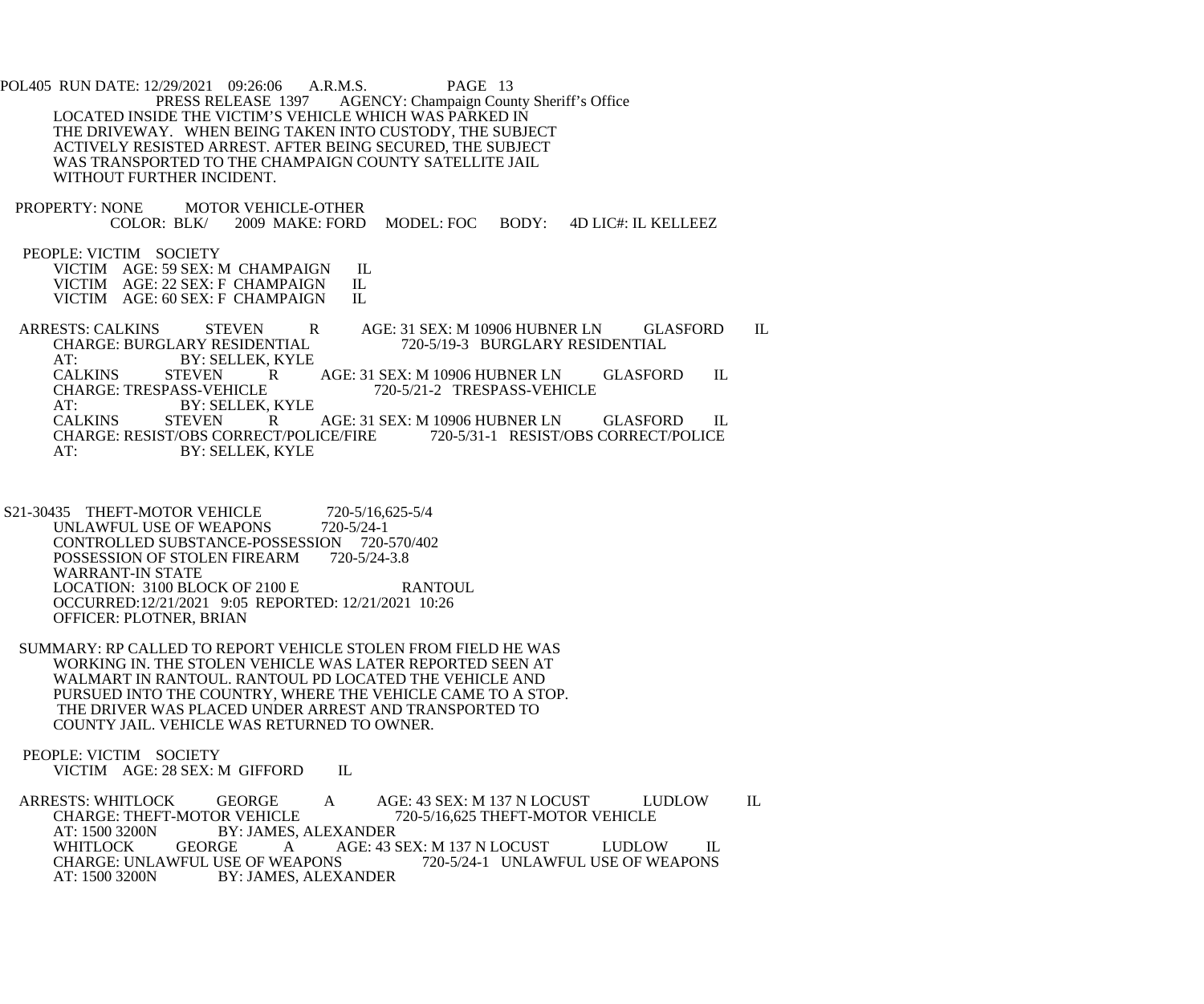POL405 RUN DATE: 12/29/2021 09:26:06 A.R.M.S. PAGE 14 AGENCY: Champaign County Sheriff's Office WHITLOCK GEORGE A AGE: 43 SEX: M 137 N LOCUST LUDLOW IL<br>CHARGE: CONTROLLED SUBSTANCE-POSSESSION 720-570/402 CONTROLLED SUBSTANCE-POSS CHARGE: CONTROLLED SUBSTANCE-POSSESSION<br>AT: 1500 3200N BY: JAMES, ALEXANDER AT: 1500 3200N BY: JAMES, ALEXANDER<br>WHITLOCK GEORGE A AGE: 43 S A AGE: 43 SEX: M 137 N LOCUST LUDLOW IL<br>EN FIREARM 720-5/24-3.8 POSSESSION OF STOLEN FIRE CHARGE: POSSESSION OF STOLEN FIREARM<br>AT: 1500 3200N BY: JAMES, ALEXAND AT: 1500 3200N BY: JAMES, ALEXANDER<br>WHITLOCK GEORGE A AGE: 43 S WHITLOCK GEORGE A AGE: 43 SEX: M 137 N LOCUST LUDLOW IL CHARGE: WARRANT-IN STATE CHARGE: WARRANT-IN STATE WARRANT WARRANT-IN STATE<br>AT: 1500 3200N BY: JAMES. ALEXANDER BY: JAMES, ALEXANDER

- S21-30454 BATTERY-AGG DOMESTIC 720-5/12-3.3 DOMESTIC-INTERFERENCE WITH REPORT 720-5/12-3.5<br>LOCATION: CEDRIC DR / DEAD END DEAD END/PERKINS RD OCCURRED:12/21/2021 13:02 REPORTED: 12/21/2021 13:02 OFFICER: GOOD, ANDREW
- SUMMARY: CHAMPAIGN COUNTY SHERIFF'S DEPUTIES WERE DISPATCHED TO THE 50 BLOCK OF CEDRIC DRIVE, URBANA, FOR AN UNKNOWN PROBLEM. UPON ARRIVAL, DEPUTIES LEARNED THAT A DOMESTIC ALTERCATION HAD OCCURRED BETWEEN AN ADULT MALE AND FEMALE WHO ARE IN A RELATIONSHIP AND RESIDE TOGETHER. THE FEMALE VICTIM ALLEGED THAT THE MALE OFFENDER BATTERED HER BY PUNCHING HER, CHOKING HER, AND STRIKING HER WITH OBJECTS. THE FEMALE HAD VISIBLE INJURIES WHICH WERE CONSISTENT WITH HER STATEMENT. THE FEMALE VICTIM FURTHER ALLEGED THAT DURING THE COURSE OF HER CALLING 911, THE MALE OFFENDER TOOK HER PHONE FROM HER AND BROKE IT. THE MALE OFFENDER DENIED BATTERING THE VICTIM AND DENIED TAKING THE VICTIM'S PHONE. THE MALE OFFENDER WAS PLACED UNDER ARREST WITHOUT INCIDENT AND TRANSPORTED TO THE CHAMPAIGN COUNTY SATELLITE JAIL.

PEOPLE: VICTIM AGE: 33 SEX: F URBANA IL

ARRESTS: PANZER IAN RAGE: 33 SEX: M 52 CEDRIC DR URBANA IL<br>CHARGE: BATTERY-AGG DOMESTIC 720-5/12-3.3 BATTERY-AGG DOMESTIC OMESTIC 720-5/12-3.3 BATTERY-AGG DOMESTIC<br>BY: GOOD. ANDREW AT: CEDRIC/PERKINS BY: GOOD, ANDREW IAN RAGE: 33 SEX: M 52 CEDRIC DRURBANA IL<br>ESTIC-INTERFERENCE WITH REPORT 720-5/12-3.5 DOMESTIC-INTERFERENCE WIT CHARGE: DOMESTIC-INTERFERENCE WITH REPORT<br>AT: CEDRIC/PERKINS BY: GOOD, ANDREW AT: CEDRIC/PERKINS

S21-30478 DECEPTIVE PRACTICES 720-5/17-1<br>THEFT OVER \$500 720-5/16-1 THEFT OVER \$500 LOCATION: 2600 BLOCK OF VALKAR LN CHAMPAIGN OCCURRED:12/21/2021 10:00 REPORTED: 12/21/2021 15:56 OFFICER: FERRIMAN, RICHARD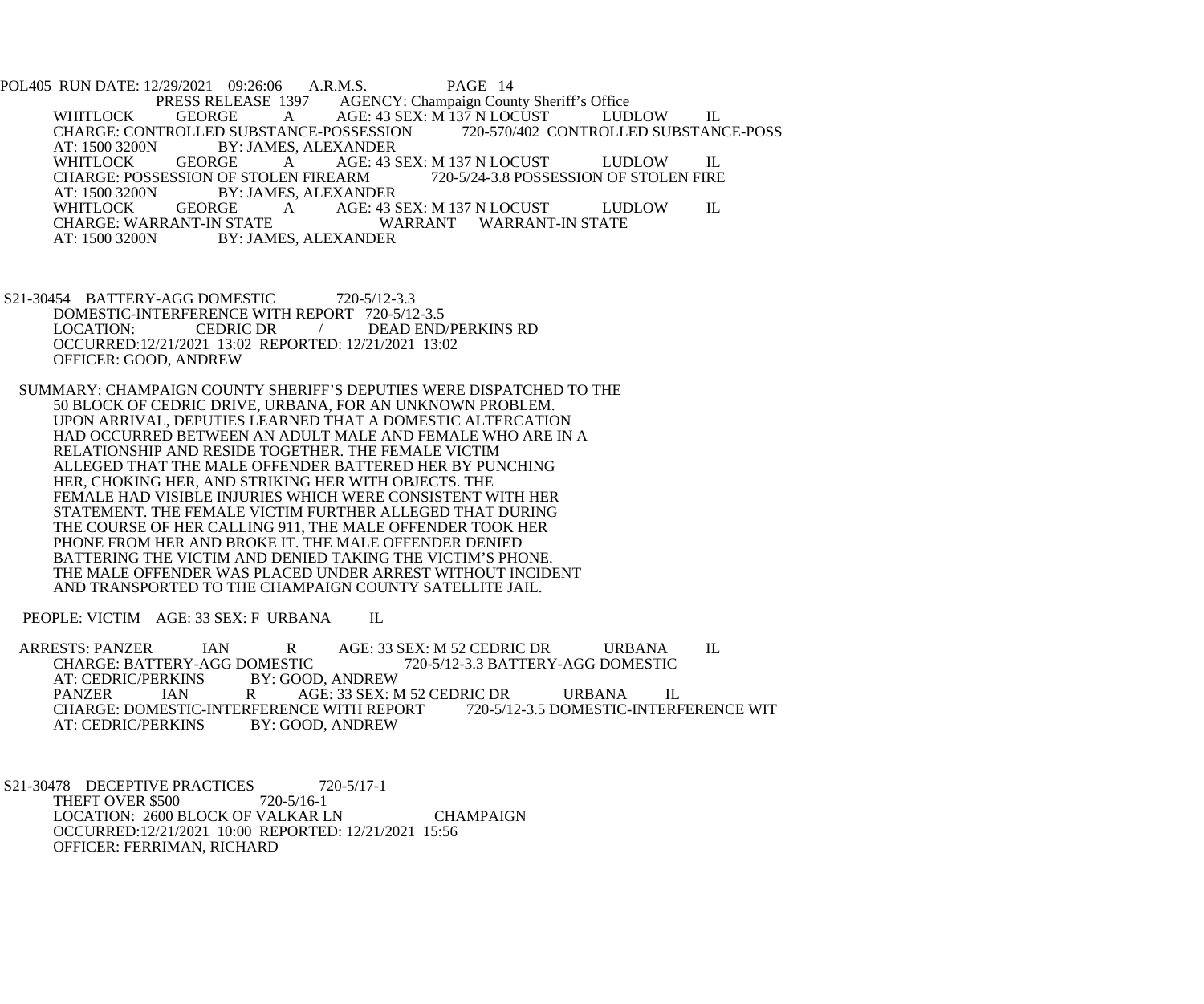POL405 RUN DATE: 12/29/2021 09:26:06 A.R.M.S. PAGE 15 AGENCY: Champaign County Sheriff's Office

- SUMMARY: RP CALLED TO REPORT FALLING VICTIM TO A SCAM. RP ADVISED SHE HAD RECEIVED A PHONE CALL ADVISING HER SON WAS IN JAIL. SHE WAS TOLD HER SON WOULD NEED \$18,000.00 TO GET OUT OF JAIL. RP WENT TO HER BANKS AND GOT THE \$18,000.00 IN CASH. SHE THEN GAVE THE MONEY TO AN INDIVIDUAL THAT CAME TO HER HOUSE, BEFORE REALIZING SHE HAD BEEN SCAMMED.
- PROPERTY: STOLEN 1 CURRENCY-NOT CHECKS/BOND
- PEOPLE: VICTIM AGE: 80 SEX: F CHAMPAIGN IL OFFENDER AGE: 00 SEX: M RACE: H HEIGHT: 508 WEIGHT: 150 HAIR: BLK EYES: BRO OFFENDER AGE: 00 SEX: M RACE: HEIGHT: 000 WEIGHT: 000 HAIR: EYES:
- S21-30482 TRESPASS-RESIDENCE 720-5/19-4 LOCATION: 100 BLOCK OF S WEST ST HOMER OCCURRED:12/21/2021 6:20 REPORTED: 12/21/2021 17:44 OFFICER: BEASLEY, CHAD
- SUMMARY: RESPONDED TO A POSSIBLE RESIDENTIAL BURGLARY. UPON ARRIVAL, REPORTING PARTY ADVISED SOMETIME BETWEEN 0620HRS AND 1720HRS (12-21-21), UNKNOWN SUSPECT(S) ENTERED HIS HOUSE, KNOCKING OVER HIS BEDROOM TV AND SOME OTHER PERSONAL ITEMS FROM A TABLE. NOTHING ELSE DAMAGED OR TAKEN. NO FORCED ENTRY AND NO SUSPECT INFORMATION. I LIFTED TWO LATENT FINGERPRINTS FROM THE BEDROOM TV.

 OFFENDER AGE: 00 SEX: U RACE: U HEIGHT: 000 WEIGHT: 000 HAIR: EYES: VICTIM AGE: 22 SEX: M HOMER IL

- S21-30560 THEFT-IDENTITY 720-5/16-30(A) LOCATION: 1300 BLOCK OF SCOTTSDALE DR CHAMPAIGN OCCURRED: 9/09/2021 12:00 REPORTED: 12/22/2021 10:37 OFFICER: REIFSTECK, BRANDON
- SUMMARY: VICTIM'S PERSONAL INFORMATION WAS USED TO OPEN AN AMEREN ACCOUNT WITHOUT AUTHORIZATION.

 OFFENDER AGE: 43 SEX: M VICTIM AGE: 34 SEX: F CHAMPAIGN IL

 S21-30578 TRESPASS TO LAND/REAL PROPERTY 720-5/21-3 CONSPIRE LOCATION: 1100 BLOCK OF 900E CHAMPAIGN OCCURRED:12/22/2021 12:31 REPORTED: 12/22/2021 12:31 OFFICER: WELDON, MATTHEW

 SUMMARY: DISPATCHED TO A TOLONO TOWNSHIP RESIDENCE IN REFERENCE TO A TRESPASSING REPORT. THE REPORTING PERSON SAID A NEIGHBOR HAD TRESPASSED AND TOOK PACKAGES OFF THEIR PORCH. THE NEIGHBOR SAID THEY HAD COLLECTED THEIR OWN PACKAGES THAT WERE MISTAKENLY DELIVERED TO THE WRONG HOUSE, AND THAT THEY WERE NEVER SERVED A TRESPASS WARNING IN THE PAST.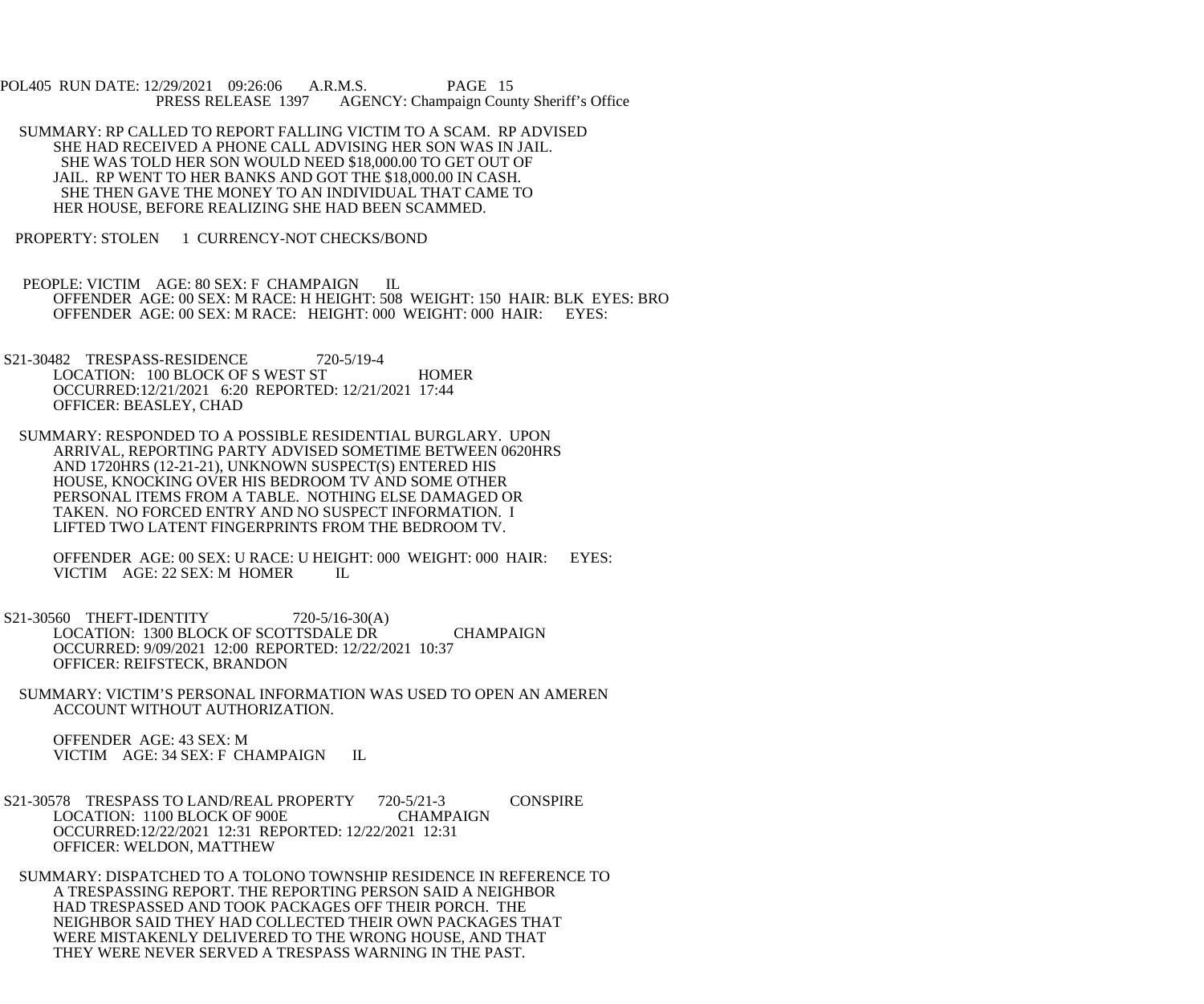POL405 RUN DATE: 12/29/2021 09:26:06 A.R.M.S. PAGE 16 PRESS RELEASE 1397 AGENCY: Champaign County Sheriff's Office

 OFFENDER AGE: 18 SEX: M VICTIM AGE: 74 SEX: M CHAMPAIGN IL

- S21-30664 THEFT \$500 AND UNDER 720-5/16-1<br>FRAUD-CREDIT CARD 720-5/17-31 THRU 46 FRAUD-CREDIT CARD LOCATION: 800 BLOCK OF HARTWELL DR SAVOY OCCURRED:12/02/2021 12:00 REPORTED: 12/23/2021 14:58 OFFICER: REIFSTECK, BRANDON
- SUMMARY: SUSPECT STOLE PRESCRIPTION MEDICATION FROM VICTIM'S APARTMENT. SUSPECT ALSO USED VICTIM'S DEBIT CARD AND CREDIT CARD TO MAKE UNAUTHORIZED TRANSACTIONS.

PROPERTY: STOLEN 130 DRUGS-MEDICINE

STOLEN 60 DRUGS-MEDICINE

 OFFENDER AGE: 29 SEX: F VICTIM AGE: 57 SEX: M SAVOY IL

- S21-30670 RECOVERED PROPERTY ONLY<br>LOCATION: WILLIAMS STRI WILLIAMS STREET / WESTFIELD OCCURRED:12/23/2021 13:30 REPORTED: 12/23/2021 16:40 OFFICER: PING, JOEL
- SUMMARY: ON DECEMBER 23, 2021, CHAMPAIGN COUNTY SHERIFF'S DEPUTIES RESPONDED TO AN ADDRESS IN SOMER TOWNSHIP FOR REPORT OF FOUND PROPERTY. THE REPORTING PERSON ADVISED THAT EMPLOYEES HAD LOCATED A FIREARM IN THE CITY OF CHAMPAIGN. UPON ARRIVAL, DEPUTIES COLLECTED THE FIREARM, WHICH WAS LATER SECURED AT THE CHAMPAIGN COUNTY SHERIFF'S OFFICE. NOTHING FURTHER TO REPORT.
- PEOPLE: VICTIM SOCIETY-WARRANTS/RECOVERED PROPERTY OFFENDER AGE: 00 SEX: U RACE: U HEIGHT: 000 WEIGHT: 000 HAIR: EYES:
- S21-30730 OTHER INVESTIGATION QUASI-CRIMINAL LOCATION: 600 BLOCK OF GH BAKER DR URBANA OCCURRED:12/24/2021 0:00 REPORTED: 12/24/2021 10:31 OFFICER: WERTZ, MICHAEL
- SUMMARY: UNKNOWN SUBJECT, POSING AS CHAMPAIGN COUNTY SHERIFF'S OFFICE EMPLOYEE, CALLED AND LEFT A VOICEMAIL FOR THE VICTIM TO CALL BACK IN REFERENCE TO AN UNKNOWN "LEGAL MATTER". VICTIM CALLED METCAD OUT OF CONCERNS ABOUT THE VALIDITY OF THE CALL.

 OFFENDER AGE: 00 SEX: U RACE: U HEIGHT: 000 WEIGHT: 000 HAIR: EYES: VICTIM AGE: 49 SEX: M URBANA IL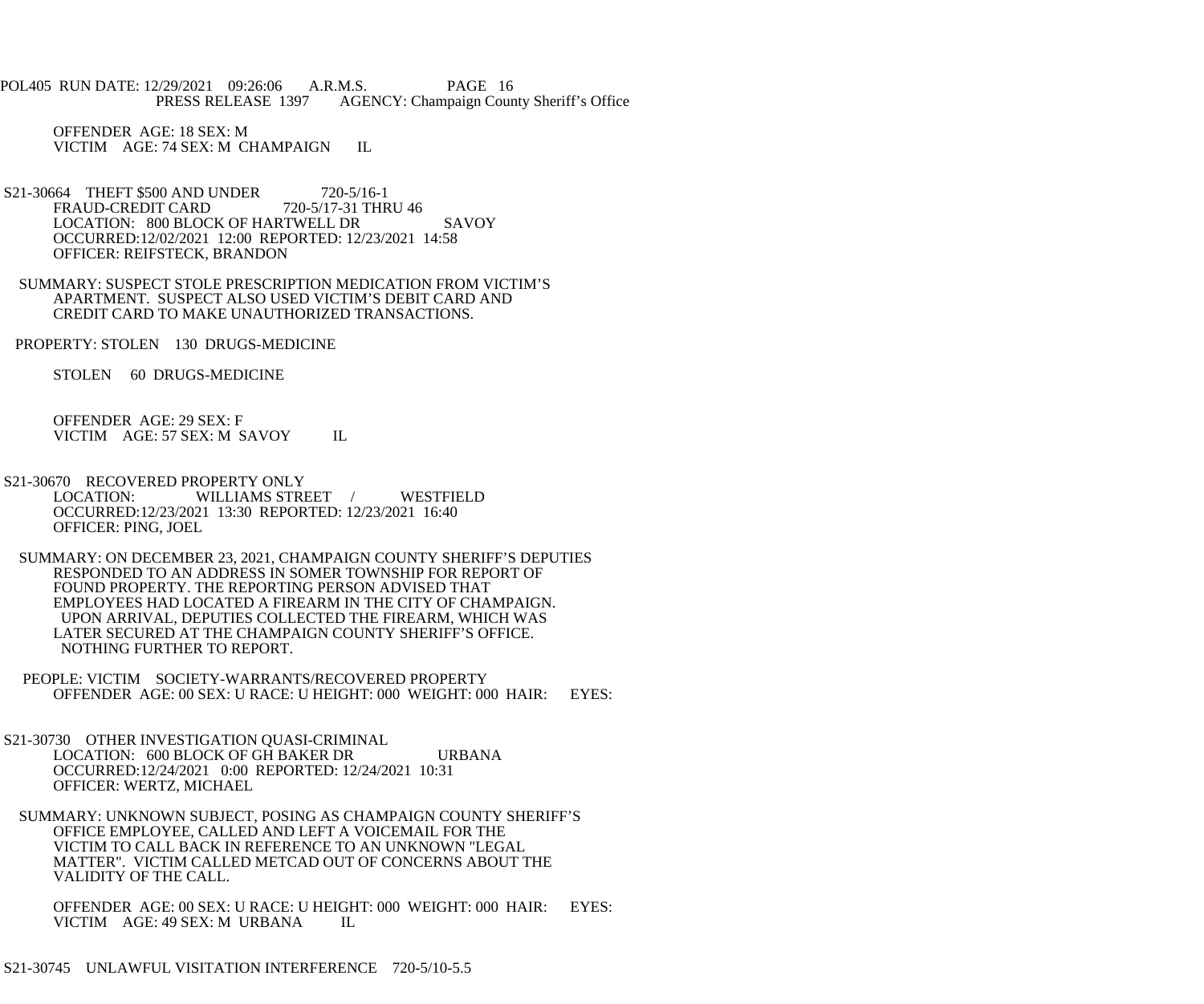POL405 RUN DATE: 12/29/2021 09:26:06 A.R.M.S. PAGE 17 AGENCY: Champaign County Sheriff's Office LOCATION: 200 BLOCK OF APPLE TREE DR URBANA OCCURRED:12/24/2021 17:30 REPORTED: 12/24/2021 17:34 OFFICER: CARLSON,CHRISTOPHER T

 SUMMARY: ON 12/24/2021 AT APPROXIMATELY 1805 HOURS A CHAMPAIGN COUNTY SHERIFF DEPUTY WAS DISPATCHED TO THE 200 BLOCK OF APPLETREE LN. IN URBANA TOWNSHIP FOR A REPORT OF CHILD CUSTODY ISSUES. THE REPORTING PARTY CALLED TO REPORT THAT THE MOTHER OF HIS CHILD WAS DENYING HIS COURT ORDERED PARENTING VISITATION RIGHTS. CONTACT WAS MADE WITH THE MOTHER WHO WILLFULLY CHOSE TO DEPRIVE THE FATHER OF HIS COURT ORDERED VISITATION RIGHTS. THIS INCIDENT WAS DOCUMENTED IN THIS REPORT.

 OFFENDER AGE: 28 SEX: F VICTIM AGE: 26 SEX: M CHAMPAIGN IL

S21-30810 BURGLARY RESIDENTIAL 720-5/19-3 LOCATION: 200 BLOCK OF N POPLAR ST LUDLOW OCCURRED:12/25/2021 15:00 REPORTED: 12/26/2021 0:14 OFFICER: CARLSON,CHRISTOPHER T

 SUMMARY: ON 12/26/2021 AT APPROXIMATELY 0014 HOURS CHAMPAIGN COUNTY SHERIFF DEPUTIES WERE DISPATCHED TO THE 200 BLOCK OF N. POPLAR ST. IN LUDLOW, IL FOR A REPORTED BURGLARY NOT IN PROGRESS. THE VICTIM ARRIVED HOME TO FIND A CHRISTMAS TREE AND DESK FLIPPED OVER IN HER LIVING ROOM. ADDITIONALLY, A BB GUN WAS FOUND TO HAVE BEEN STOLEN. DEPUTIES DID NOT LOCATE A SUSPECT. THERE IS POSSIBLE SUSPECT INFORMATION AVAILABLE.

PROPERTY: STOLEN 1 AIR RIFLE/PISTOL/BB GUN

STOLEN 1 TELEVISION

 PEOPLE: VICTIM AGE: 29 SEX: F LUDLOW IL OFFENDER AGE: 00 SEX: U RACE: U HEIGHT: 000 WEIGHT: 000 HAIR: EYES:

S21-30877 CRIMINAL DAMAGE TO PROPERTY 720-5/21-1 LOCATION: 4800 BLOCK OF BLOOMINGTON RD CHAMPAIGN OCCURRED:12/27/2021 5:00 REPORTED: 12/27/2021 7:18 OFFICER: REIFSTECK, BRANDON

- SUMMARY: SUSPECT ALLEGEDLY SCRATCHED VICTIM TWICE ON RIGHT/REAR QUARTER PANEL.
- PROPERTY: DAMAGED AUTO<br>COLOR: BLK/ 201 2019 MAKE: JEEP MODEL: CHE BODY: SU LIC#: IL BN99635

 OFFENDER AGE: 45 SEX: M VICTIM AGE: 52 SEX: F CHAMPAIGN IL